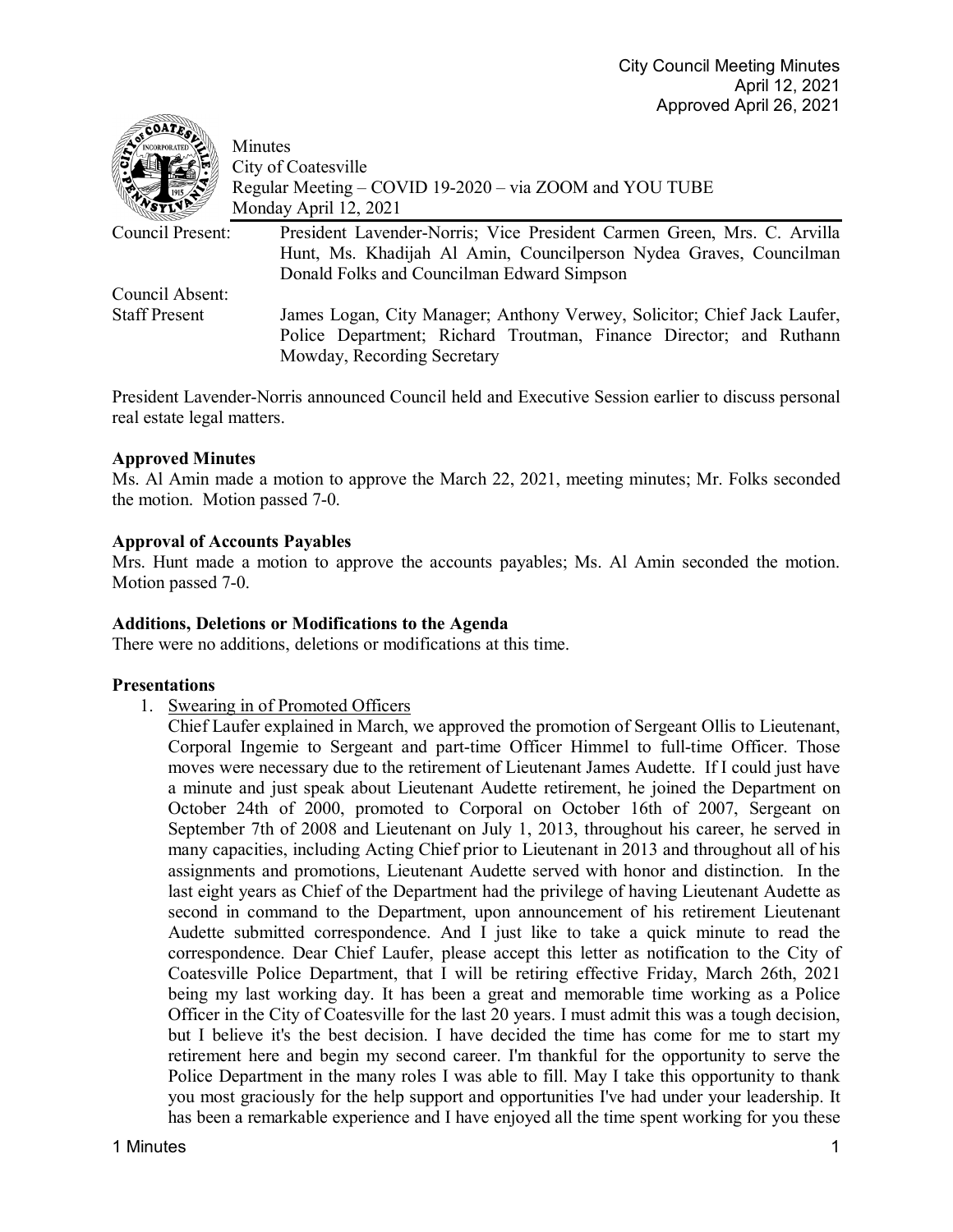last eight years, under your leadership, you have made the Coatesville Police Department, a professional organization, and a well-respected place to work. I have genuinely enjoyed my employment as a Police Officer, and will miss you and my coworkers. When my retirement day comes, I wish only the best for every Officer in the Coatesville Police Department as always be safe and make it home to your families. He has started his second career with the Chester County Sheriff's Department, as a Sheriff's deputy. And I'm sure he will enjoy the same level of success he has had with our Department, with his new Department. So if anybody would like to make any comments from council, this is our chance Lieutenant Audette is in attendance tonight with the other Officers are going to be promoted. President Lavender-Norris stated I would just tell that young man that he has to return back to the Police Department.

Mr. Simpson thanked Sheriff Audette for all the years. I feel like I've been here pretty much your whole, uh, pretty much most of your career. It wasn't too long after that. I want to thank you for your tireless commitment to the City of Coatesville and making this a better Police Department and the finest Police Department, I say in all Chester County and the Commonwealth. I want to thank you for everything you've done and good luck in the future and I appreciate everything.

Mr. Folks remembered 19  $\frac{1}{2}$  years ago, I was in the Coatesville parade and I had a Corvette and we was in the parade and I was squealing tires. Audette pulled me over and gave me a ticket in the parade and said, go on son. So, we went to court, the court they're standing in now and, I didn't have to pay, but that's how me and Mr. Audette met, by him giving me a disorderly conduct. So man, I love you. I love your mom, she was involved in this City for a very long time. Your whole family was involved. So man, I'm so proud of you. Keep doing what you're doing, man.

Mrs. Hunt thanked Sheriff Audette for his service here in our community. Thank you for all of the extra things that you've done during your tenure here. You are very personable, always willing to come out and encourage, the Pastor at Ebenezer was just talking about you yesterday, how you came down to the church and shared with the youth there and even took time out to allow them to come out and see the vehicle and more or less, teach them, give them some encouragement, how to stay on the right side of the law. And that's how, that's the type of person that you were to me and to our community. And I thank you again so much, and I wish you nothing, but goodness and joy as you continue in the Sheriff's Department. But, I hope Chief will always keep your position open. If for some reason you decide that you want to come back to us.

Vice President Green thanked Sheriff Audette for all that he has been in the City, working with the community day at Jubilee ministries every summer when they would have it, bringing the Police vehicle down and showing the kids. I just appreciate your efforts and your time that you have given to our residents. I also, we talked about a project together one day and I just want to let you know that, that resonated so well with me. And I seen your concern and care for the people in this community and, we will be going forward with it. I just wish you well in your next chapter, I know that the Sheriff's Department is getting a Jewel and I just appreciate you so much. Thank you.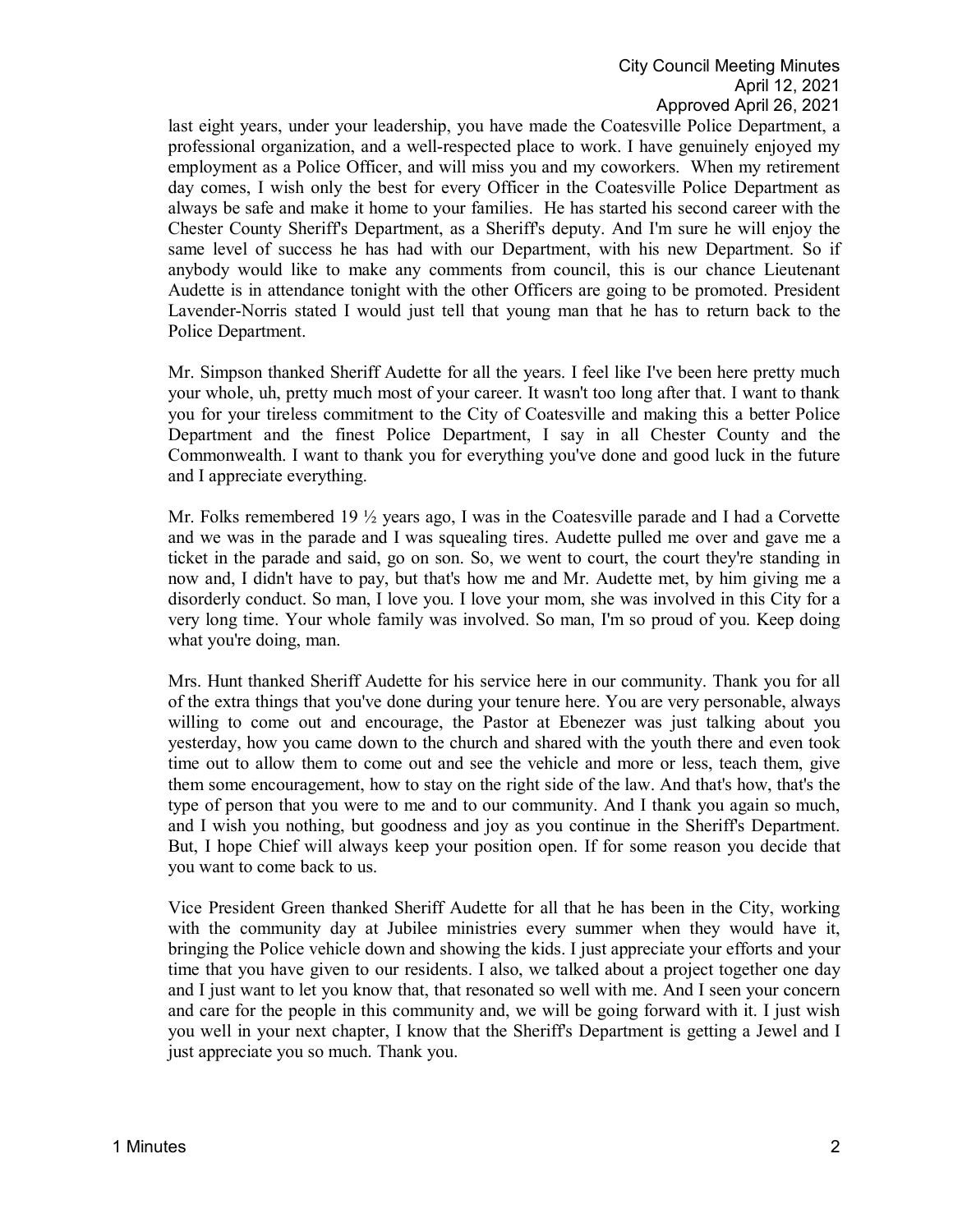Ms. Al Amin thanked Lieutenant Audette now Sheriff Audette for your tenure with the City, and I want to wish you well in your next venture with your next chapter as a Sheriff. I wish you and your family the best.

President Lavender-Norris reminded Sheriff Audette, December is coming by the grace of God and it'll be time for Shop with a Cop. And you're still going to have to bring your saxophone alone. Sheriff Audette replied, I think we can make arrangements for that. President Lavender-Norris explained Mr. Newsuan asked me in the chat there saying he hopes the sax wasn't retired. Sheriff Audette said it is not retired will bring it out in December. President Lavender-Norris wished him, God bless you and much health, joy and safety to you and your new endeavor. Bless you. And bless your family. Coatesville is better for you.

Sheriff Audette explained the letter that you heard from the Chief, it wasn't easy to do. I meant every word that I said in there as far as it was an honor to work under Chief Laufer. He proposed many opportunities for me under positive leadership. He has really turned our Department around and from the time where I was in an acting role, to where it is today. And I can honestly say that it is definitely one of the near Revere Police Departments here in Chester County and it's a respectable professional Department. I was hopeful to take those skills that I've learned here, take them with me and hopefully elevate the next place to that as well. I am kind of finding out that they're a very professional organization as well, so I'm going to fit right in. But again, I want to thank the Chief and everything that you've done for me in the last eight years. And again, I genuinely enjoyed my career here working for the residents and the City officials. So thank you everyone.

The Honorable Judge Gregory Hines swore in Lieutenant Rodger Ollis as his wife held the bible.

The Honorable Judge Gregory Hines swore Sergeant Jeffrey Ingemie as his wife and daughters held the bible.

The Honorable Judge Gregory Hines swore in Officer Eric Himmel as full-time officer as his wife held the bible.

2. Mark Lane, LLC

Mr. Unis Lane introduced himself. I'm also partners with Mark Sharman of Mark Lane, LLC. We are discussing tonight the record building at 204-206 east Lincoln Highway. We came to the City and the end of 2018. We purchased the midway arts building, and since then there are now just about 35 mixed use commercial and artists tenants in there. We are finishing off a new passenger elevator adding, on some commercial space on our top fifth floor and finalizing our new entrance. We also have moved to starting to work on the record building. We wanted to bring to you what will be the Record Tap most likely the Record Tap Restaurant. This is our restaurant plan for the building. We have a restaurant side that can fit about 95 guests inside and a back deck. We expect to have between 20 to 25 positions open for hire. I spoke to our chef earlier today. He is moving along with us into Coatesville to open the Record Tap here, his specialty is pizza. He'll be doing some flatbreads here at this pizza oven, along with several other options. On our other side of the space, this would be Angry Jacks Ax Throwing Club coming in. We expect to be able to serve their patrons beverage and food through our joint kitchen here.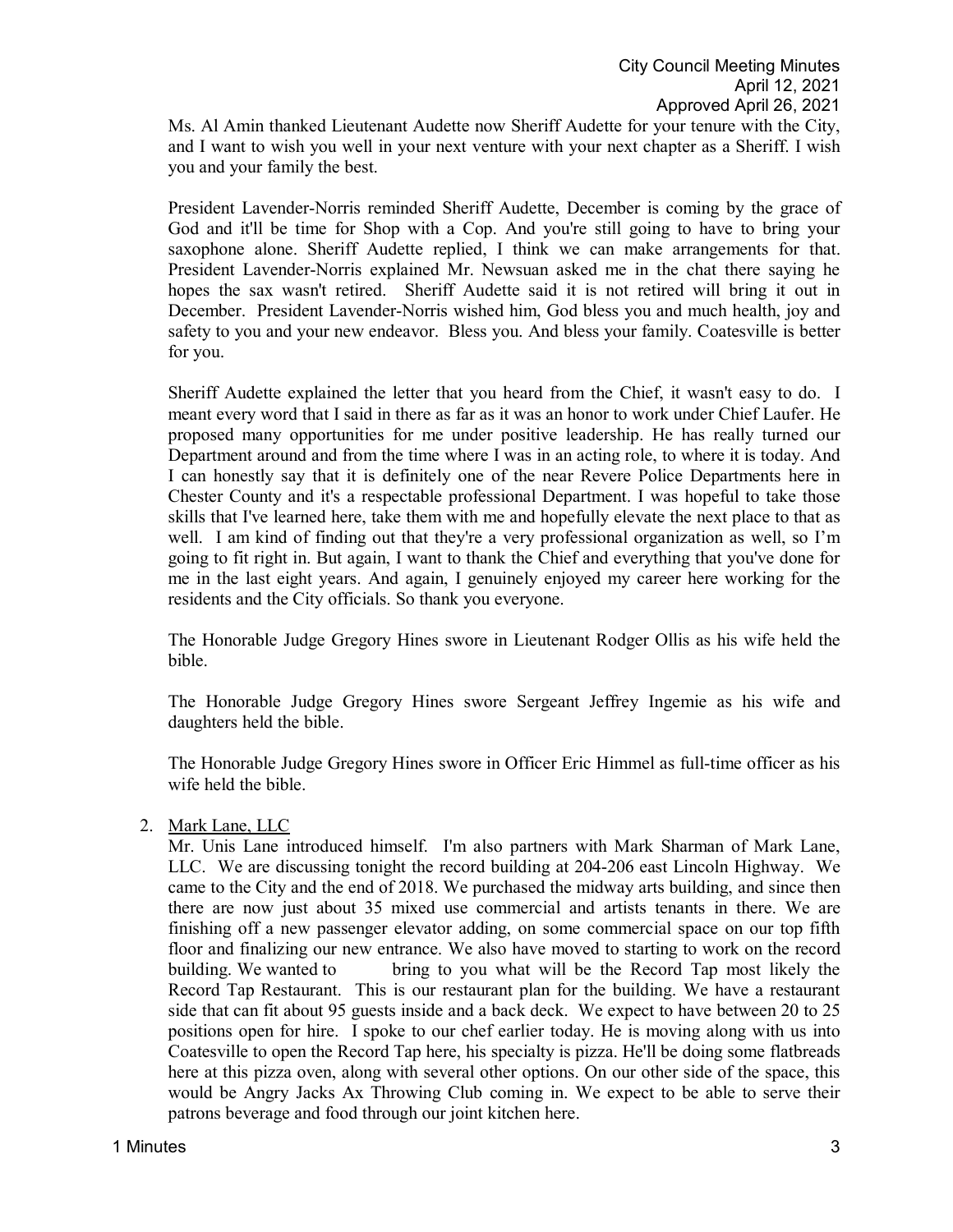Mr. Mitchell explained when ax throwing comes up, a lot of things run through people's mind. The first and foremost I promise it's safe. Angry Jacks Ax has our flagship facility in Pennsylvania. We have another location in Elkton, Maryland, and we will be opening on bridge street in Phoenixville. Coatesville will be our fourth location. What really excited us about the opportunity was the partnership was where Coatesville is now and what we see as the future plan. I've been here my whole life and I've watched it turn around. What we're really searching for is that experience, especially now coming out of everything we've all lived through in the last couple of years, as we really focus on that experience. We really try to blend the sport of ax throwing with the experience. We want people to walk into our clubs and not see what chips and plywood, but feel a club, feel an environment where you are comfortable, it's inviting and a place you see yourself coming back to. What is really important to us is one of the first things we try to do is establish a community, get league throwers. We tend to offer several nights a week. We get those, those throwers going and it grows. It grows from there. The other big focus for us are birthday parties, get togethers, but as well as your corporate events. A place for local businesses to come for team building. All great focuses for us.

Vice President Green asked Is it dangerous? Mr. Mitchell explained it is not. That's where I started. What is funny is that feeling you have is half the reason people come, they come in there, they're timid and they're hesitant. And what you'll see is it comes off as a very, you need strength in this masculine. You need to throw this really hard and it's not, it's actually a very gentle momentum based. And after about 10 to 20 minutes, you literally watch people relax. They relax, they calm down and you just see them take a breath.

Mr. Mitchell stated we are really excited about this, we expect this to be a family friendly atmosphere. The coaches that are at every lane are just there for your safety, or to entertain or they're there to teach you. They are the only Ax throwing Club club I've ever heard of that allows kids as young as nine to come in, just because of their super coaching. So, when you come to this ax throwing club, you can expect it to be a family friendly atmosphere with incredible coaching. We are really looking forward to it. I thought we were going to have a very specific demographic. And I will be honest with you and say that we don't have one. This is an event that I've had a 90-year-old woman come in and celebrate her birthday with us and there are two kids as young as 5 and 6 years old with their parents in the club. What it is, is people come for that novelty and they stay for that experience. We have juniors league leagues of over 30 kids, ages 9 to 16 throwing. We have adult leagues and our adult leagues range from late teens. All the way up to mid, early seventies, I think is, is, is where we're at right now for our Wednesday night leagues. And that is men and women. It is not overly dominant men. You see a lot of women in the sport, and it is just a great community. It's a great fun atmosphere. And I promise you, the alcohol is not an issue. We keep you busy enough.

Mr. Folks asked when do you see this coming together? When's the ribbon cutting? Mr. Lane replied, I've talked to Aja and we can see just in terms of everything with the food and licensing coming together, there possibly a little bit later than the ax throwing, be able to start up and open their doors. We are hoping that sometimes towards the end of the summer, that with the plans that I just showed you are being submitted now through permitting. It all depends on timeline, but we are actually ready. Our construction team is ready to come in there. We were pretty much finished at some other locations where we need those members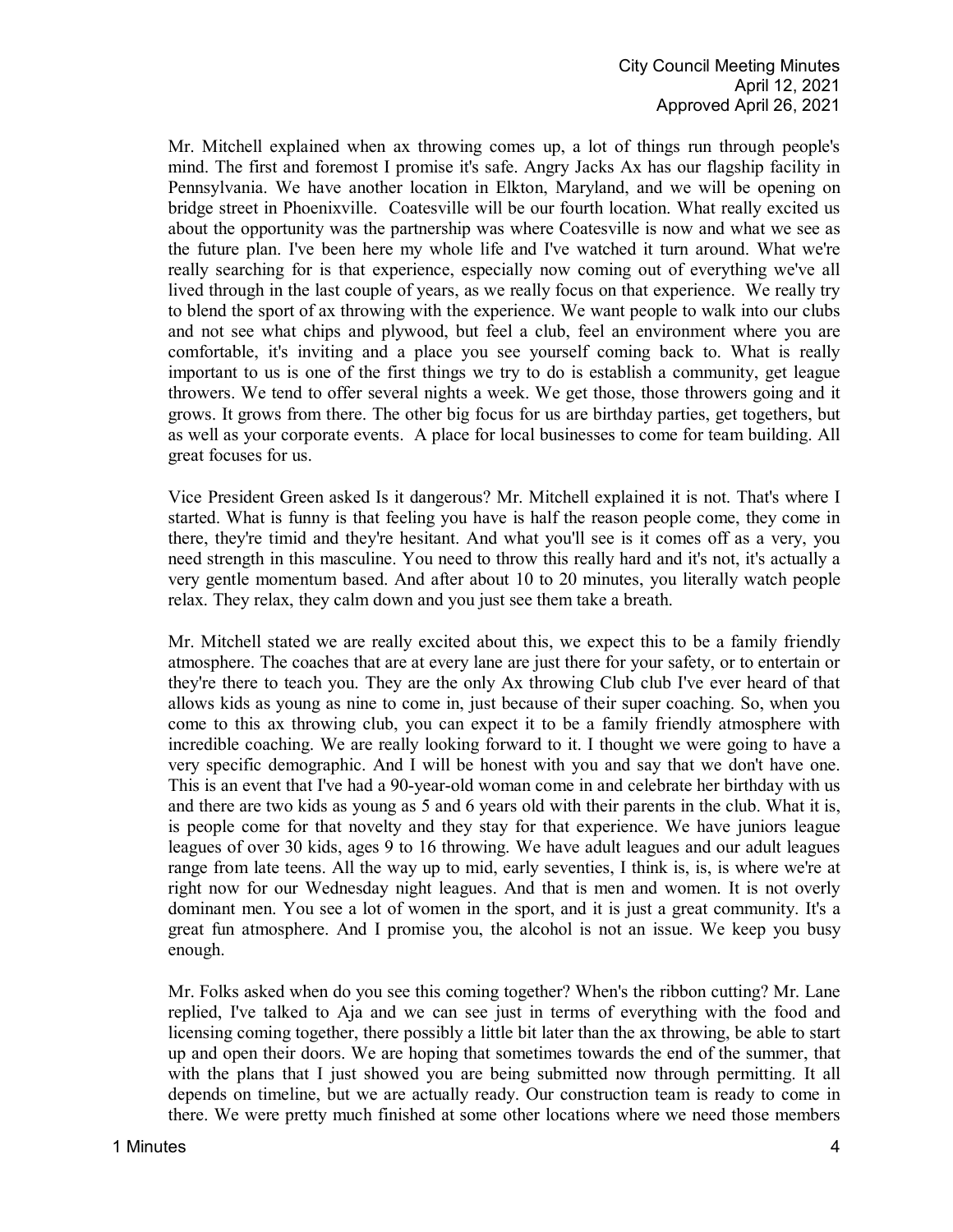of our staff. They are ready to come in and hit the ground. And we would like to be open for you as soon as possible.

Councilperson Graves stated you mentioned 25 jobs coming as a result of the restaurant. I just had a question about the wages for the jobs. Do the jobs guarantee like living wage jobs. For a person living in Coatesville will they be able to have a third of their check, be able to pay for rent per month is what I mean by living wage.

Mr. Lane replied, I know the answer is yes. The restaurant, if you could think of it as, as I am building the restaurant, I've actually never done the restaurant myself. It's more on my partner and his chef that have done three or four, maybe five at this point together. While I'm doing these early phases, probably later on, they can answer the questions on the daily running of the restaurant. I can tell you the answer to that question is yes, I spoke to the chef earlier today and he is looking to recruit employees from the City of Coatesville. I believe actually five residents of Coatesville work for AAJ establishment. So that is definitely on the top of our agenda. I also saw another comment on here as I exited the shared screen, that questions about pricing, generally, uh, for our restaurant. It's very important to have a really good range that you could come in and it's an American fair, and that you can get something out of a really inexpensive price. If you're looking for a larger entree, you can go that way with a cocktail as well. That's possible. You can come in, get a very reasonably priced meal. I believe there were some pricing questions about ax throwing as well. I don't know if you have any answers there. Mr. Mitchell explained they offer several different packages. If it's a date night, couple people, one to three people would be all for one hour, a one hour typically ranges between \$20 and \$25. And more than four people, you're going to be looking at a two hour experience and that's going to be with a private coach and you get the whole, the whole experience and that ranges between \$30 and \$38 for the two hour experience. And we are also going to be running happy hour specials at work with Blaine in the restaurant to make it a destination spot. President Lavender-Norris said that one of our past ex council members goes both ax throwing, our future main street manager goes ax, throwing and they're both females. I would dare to say, you have the past, the present and the future throwing. Mr. Folks asked Mr. Lane if they have the money to finish this project? Mr. Lane replied Yes.

#### 3. Friends Association

Ms. Lopez introduced herself. I'm the executive director at Friends Association. I asked the Sharpe's to join us and to speak first because it's their property that we're speaking about. Mrs. Renee Sharpe thanked the City for inviting them. It's certainly a long time coming, there's vision and that is not ours. We are very happy to be partnering well to be a part of the Friends' Association vision a few years, we've been in Coatesville for almost 20 years now, and the whole time we've been here working in human services and working with families and individuals, getting our hands really immersed in the history and culture of Coatesville. We've grown to love it, to love the City and to love the people in the City. We were thinking about how we wanted to contribute to the building of Coatesville and Coatesville rising, we knew that it was important that individuals were nourished and that families were nourished because that will build neighborhoods and that will build community and that never stopped. We were very excited when we found that Friends Association had the vision that Jennifer Lopez and the leadership and the Board at Friends' Association had the vision to develop a program which would offer that same kind of transformation and reunification to families that will help to build up this community that we all love so much. I did a lot of research into what works and what doesn't work and what we found is there are some public private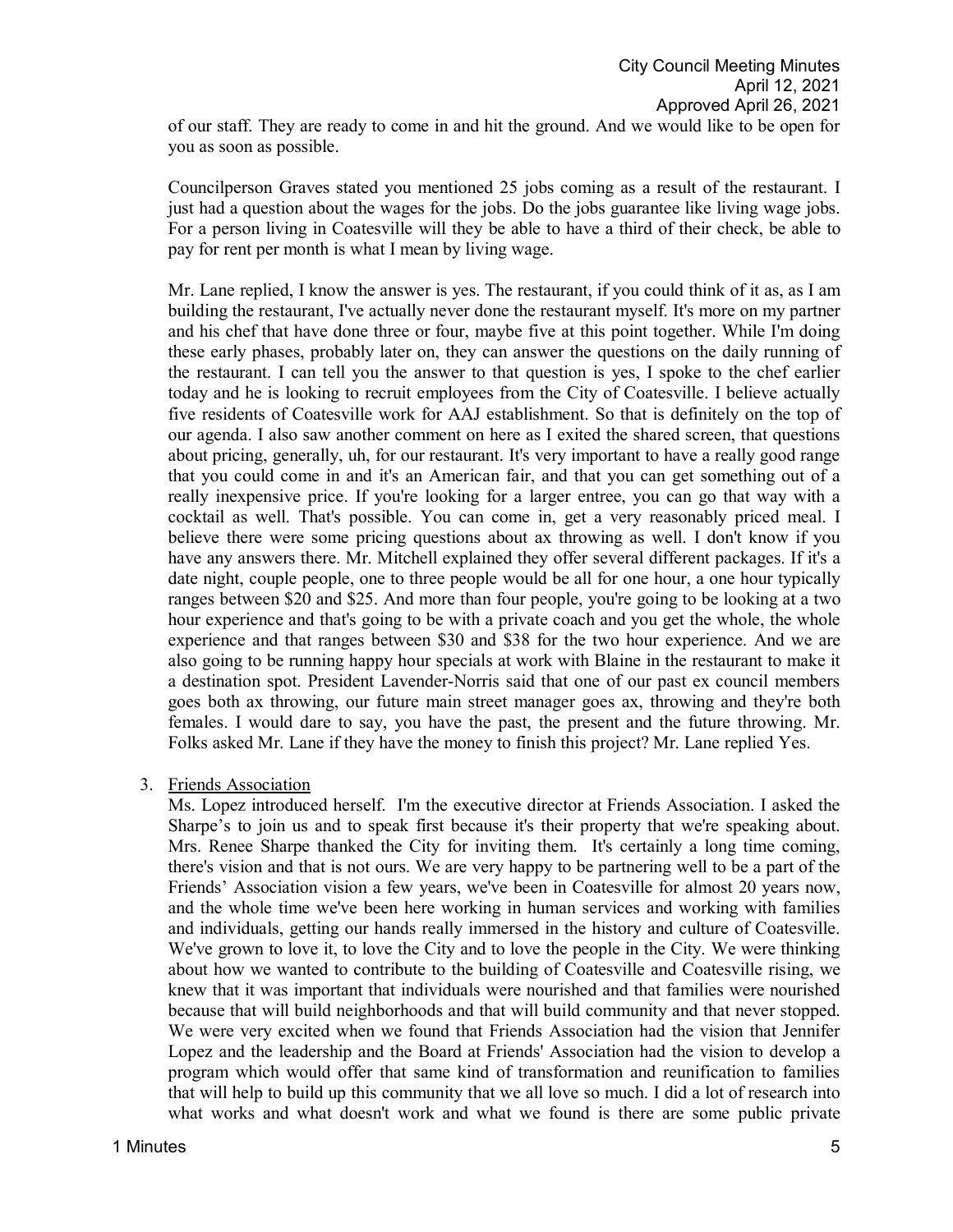ventures that work, but the most successful ventures were ones that tended to be privately funded and also supported by the community and by a lot of volunteers, which friends has. We definitely understood that it had to be a holistic model, and we had no idea. We thought about doing it ourselves and realize it was way past the scope of two people, and way too important to our community and to the world, quite frankly, because one person can change the entire world and for Friend's Association to come and share their vision with us, we were very happy to be a part of that.

Ms. Lopez thanked Mrs. Sharpe for her beautiful words and appreciate their support. Friends Association is a 200 year old nonprofit serving Chester County, that is focused on solutions to family homelessness. Over hundreds of families each year experienced the trauma of homelessness in the wealthiest County, in Pennsylvania, 23rd wealthiest in the nation. And we have a really bold vision for change. And we believe in the power of our neighbors coming together to create more equitable change for families. Our innovative programs focus on four key areas preventing homelessness, providing emergency shelter, partnering with families to support stabilization and promote systemic change. And it was part of that vision and those bold ideas that drew us to the Sharpe's and we're in partnership with them and the vision for Nia house, which is at their home at 572 East Lincoln highway, where we intend to keep it as a, a family dwelling, to support women who are returning from incarceration with their children.

We hope to restore women to themselves, quite frankly, after the trauma of incarceration, rebuild them as members of our community and reunify them with their children and restore the bonds of motherhood, we'll be providing safe cost-free stable environment for women and their children to reunite. They will live as a family unit together in the residence. Right now, there are 56 women incarcerated at Chester County prison. The numbers are quite low because of COVID-19, 16 of them hail from the Coatesville area and will be returning to Coatesville. There were over 300 paroles from Chester County prison in 2019. If we look at about 29% of the women in the system, being from the Coatesville area, that's almost a hundred women that would return to Coatesville after their parole. You may not see us a lot in Coatesville, but 85% of the families that we serve reside in the City of Coatesville. Our case managers do most of their work in their home. We really see this as part of aligning the social capital with the physical asset revitalization of the City. It's the human infrastructure and really promoting the social cohesion and mutual support as the City revitalizes and really strengthening the civic infrastructure. There's a leadership component of Nia house and where we hope that women will be the voices for the systems that have impacted their lives and the voices of change. And with that being said, we invited Alicia Buchanan.

Ms. Buchanan stated she born and raised in Coatesville and I am a mother of two boys. Like, you know, hearing about the Nia house is bittersweet because it's so much needed, but I also wish that it existed four years ago when I was released from prison. Some of the conditions that led me to incarceration years ago, are like the same conditions that I'm still going through today, and it still impacts my life every day. And my life can be, you know, a struggle when it comes to housing and employment. The major problem that I have with, you know, my, my life right now. And I feel like the Nia house would be a good experience for the girls to come out and actually have that there are some people that don't have family and there some that does, but it will really work for to be on your own. I feel like that would be a good support for people. It would be nice. Thank you.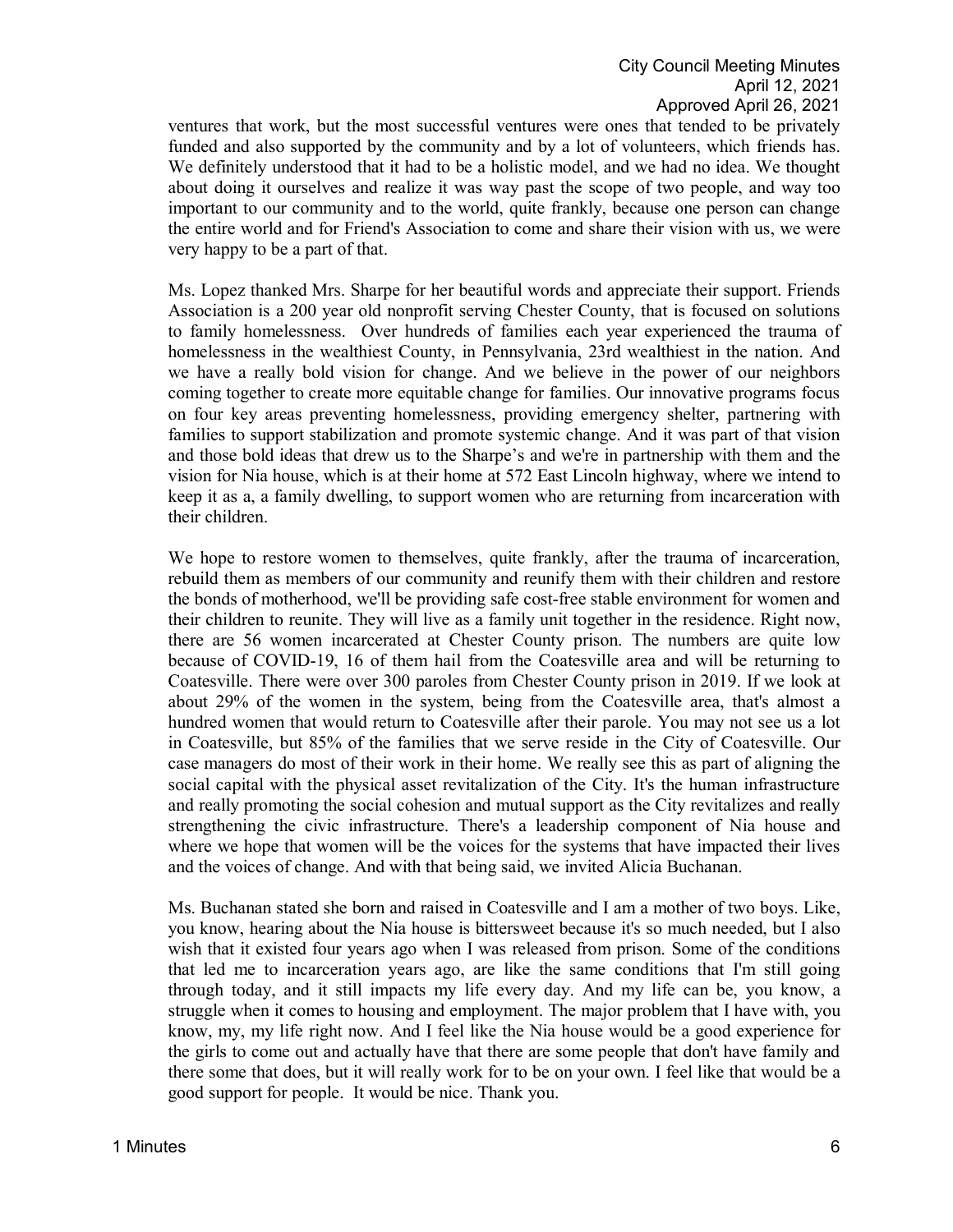Vice President Green asked what is the relationship with the Police and the communities? Ms. Lopez stated we will certainly work in cooperation with the Police. We have a relationship with the Chester County Adult Probation and Parole Department. At one point, Lieutenant Ollis had reached out about doing some work at the house and helping us restore the building.

Mr. Folks asked what were the poor City and the County. And I hear what you're saying. I just got on City Council three years ago. We was in almost chapter 47. Nobody wanted to help us, State was going to come in and take it. We voted on this well, two years ago, I am not changing my vote. I hear what you're saying, but the City needs income. These residents are starving for businesses, not want a nonprofit, everybody wants to come to Coatesville and you know why it's cheap. That's what they got in their head. It stops here. We're not cheap anymore. Right now, we can't afford, we can't afford it. Maybe they can. But I know from what I saw three years ago to the day we can't afford it. I have to say, you go on with your program, what this City needs is a tax base, or we ain't going to grow.

Ms. Lopez said that's understood. We are not moving our operations. We're just running the program. We are leasing from the Sharpe's, it remains on the tax rolls. We also hope that the residents there will be part of the income. We had a meeting with the owners of St. Cecilia's to talk to them about employment opportunities. We are looking at the key areas that affect women's return from incarceration, and we're hoping to help them with safe and stable housing, economic empowerment, jobs, building skills, healing from their trauma and reunifying with their children. This is a different vision. It is not another nonprofit coming into the City. It is running a program, restoring citizens to their community and just providing the support that they need with that very much in mind. Mrs. Folks stated it is a great idea. Don't get me wrong on that, but we're broke. Can somebody help us out there? Cause we're broke. Come on people.

Councilperson Graves disclosed that she is employed by Friends Association. um, for, for, for, and ethical disclosure. Um, I do think that transformative justice is coming to this community and I'm really excited to, um, about the work that's being done in this City. And the most important part of revitalization for me is the opportunity to revitalize our people and how we treat our unhoused are incarcerated, are addicted and are unemployed is really an indictment on the way. Um, and on our ability to revitalize our community in a way that is sustainable, not only for buildings, um, and businesses, but for the members of this community who have poured into this community to make it what it is. I will ask you guys the same questions that I ask. Every entity that comes to Coatesville is what is your community benefit of being in Coatesville and also why Coatesville?

Ms. Lopez replied, just based on the numbers of the women that are incarcerated and on community supervision and being paroled, there's a need. 30 years of me being in the system on one end of it, I saw it over and over again. I saw the struggle of family reunification and the shame around not being there for your kids and not being a mother to them, and then trying to reunify. Most would come out to nothing. You know, there's not an apartment in their name. There's not a job. Someone else has been caring for your kids. So, you know, the numbers, the stories, that's the why we're making capital investments in the property at 572 East Lincoln highway. We've gotten support to do that. So it's the structure, it's the, the human beings inside of it. It's the neighbors. It's, you know, we see this as expanding out, we're putting the investment into Coatesville into that property that will be there forever. We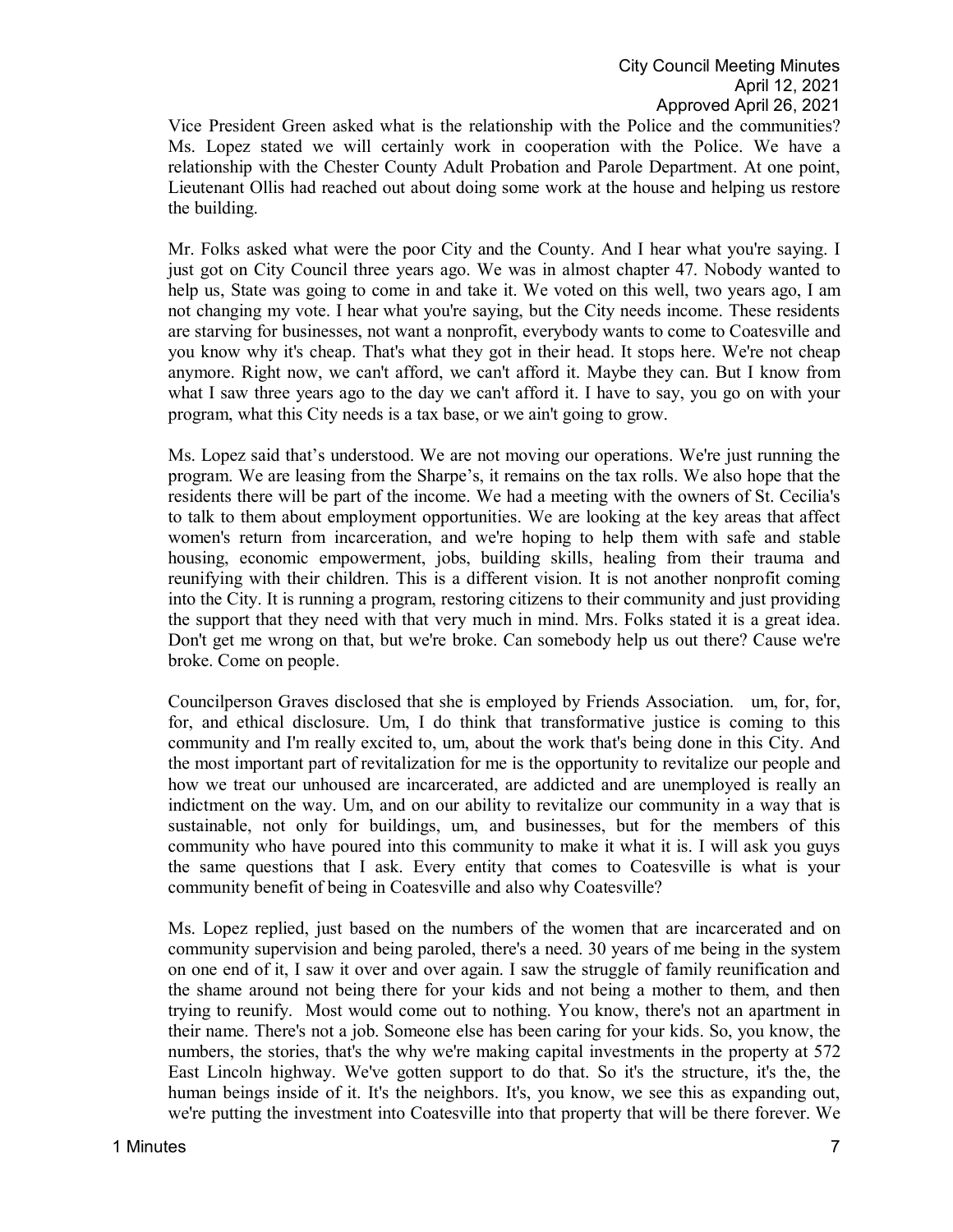are going to support the women in economic empowerment so that they can find jobs with livable wages so that they can pay their rent. And we really hope that this spreads throughout the community and we hope to serve other communities as well with a similar model.

President Lavender-Norris asked what the zoning is? Ms. Kemps is, the attorney who has you dealt with the zoning and codes. Ms. Kemps stated when we first started this, when it was first presented to us as an opportunity to work together last year, back in October is when we started to present a project plan and ask questions and we're very transparent and open and did everything, anything that was asked of us to do from then up into this point. This is our contribution to the project. What is it zoned as that, is that a residential district? It is zoned neighborhood. It's covered by, as I, as I was told by codes, it's covered by a neighborhood commercial. It is neighborhood commercial, one zone, and anything that would be available there is also available will be available on an RN for zoning district.

Mrs. Hunt asked if they asked the neighbors and informed them of their plans. Mrs. Sharpe replied Absolutely, absolutely. Unfortunately, there are not enough homeowners in this City andthere are only five homeowners on this block. And so it was very important to us that we share with our neighbors and, and some of the tenants, even though, you know, they come and go, what was going to happen because for one thing, we wanted their feedback. You don't start any venture without asking and getting data, you know, from the people who live around you and they were extremely supportive, because they know that there's a lot of building going up, going on. Coatesville is rising, but there needs to be investment, not only in the infrastructure, but in the people, because there's not been enough. And that's why we're such a poor City and we should not be. And that is what we heard resoundingly and what resonated with the, with the neighbors that we spoke to not just on the block, but around the block. And we also talked to influencers and people in the surrounding townships as well, just to get feedback because we don't want to hurt our City that we love.

Vice President Green asked if Friends Association is going to be running it as a rental property or a business property. Ms. Lopez replied it will certainly be a rental property, not a business property. Ms. Al Amin asked about rental properties. When you have non-relatives living together, does not that require a boarding house license, or I guess I'm not understanding the whole demographics of, because it is a rental property. Is it going to be run as a business? Is it going to be run as a boarding house and Boarding house? Would it not need a variance and would they not be required to have certain things like, as a business, the sprinkler system? Mr. Logan stated this is just a presentation to get information. I think questions need to be answered offline, I'd be happy to do that along with Jennifer, but Anthony, do you want to just comment on the potential, um, zoning variance? Mr. Verwey replied I think there's a couple of issues that that's going to ultimately be the call of the zoning Officer. That's, who's responsible for making those determinations, because he or she will have some kind of what the use is. If it's, for example, a group home, that would probably require a variance, because it requires a single detached structure as opposed to one that's attached or a duplex. There may be issues. When there's a change in use under the building codes, that'd be something for the code officials to address whether you require fire suppression systems and those kinds of things. So those are going to be things that we have to rely on the City's codes and zoning Officers to make determinations on. Whether for instance, they will be required for zoning.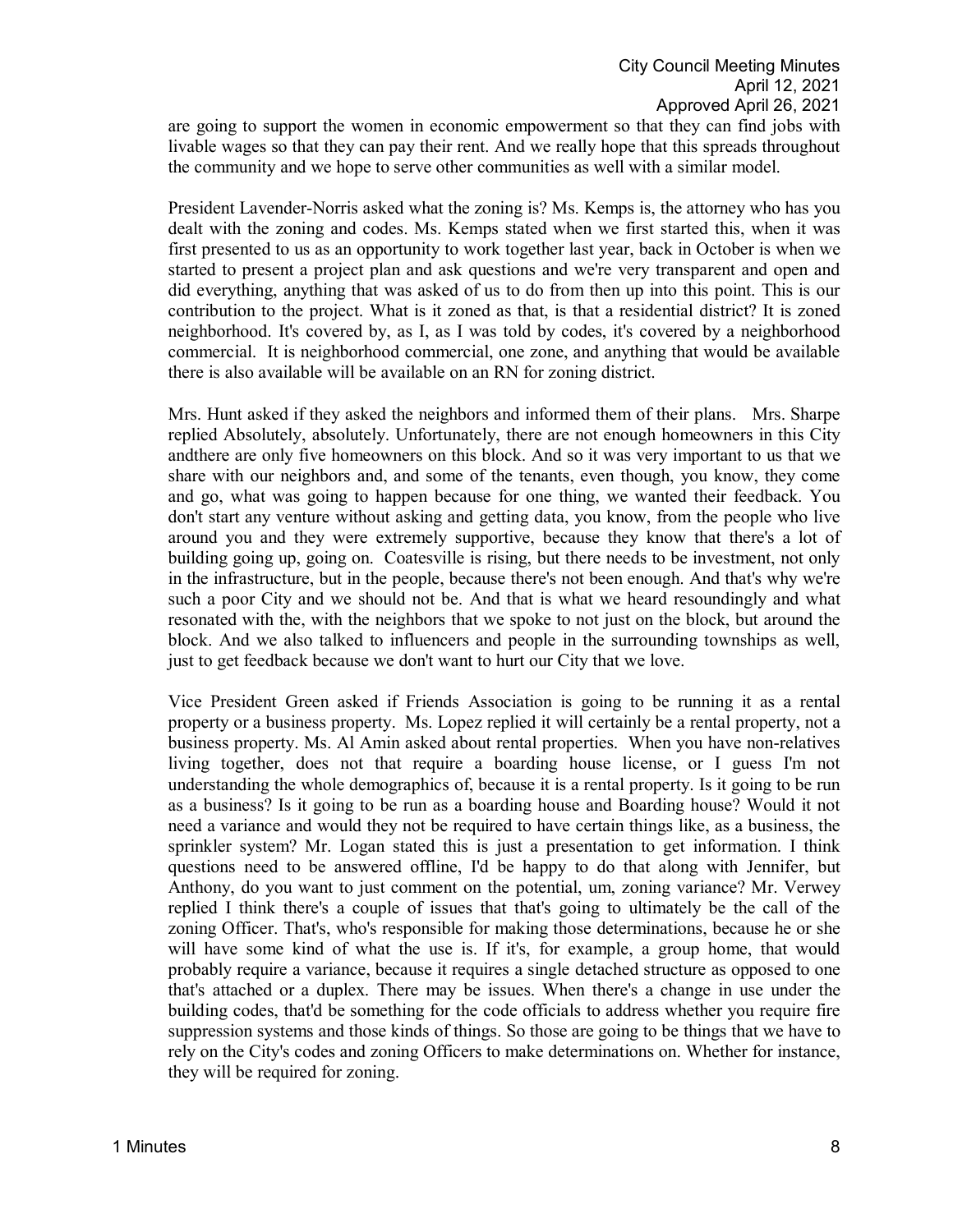President Lavender-Norris asked Ms. Lopez, how many halfway houses does Friends Association currently run and where are they located? Ms. Lopez stated this isn't a halfway house. It's more considered a group quarters where if you were to look up a new way of life reentry, that's the model that we're following. The women live together supporting one another as one family unit. President Lavender-Norris explained I understand that. I just want to know how many are you currently running and where are they located? Ms. Lopez replied we run an emergency family shelter in Westchester in the Borough (not a group home).

# **Discussion Items**

1. Meeting Minutes

There was no discussion on meeting minutes at this time.

### **Citizens Hearings – Regular Action Items Only (3 Minutes)**

There were no citizens comments on regular action items only at this time.

Vice President Green made a motion to close citizens hearings on regular action items only; Mrs. Hunt seconded the motion. Motion passed 7-0.

### **Regular Action Items**

1. Receive and consider a motion for second reading and adoption of an ordinance authorizing the City of Coatesville to lease the City's property located at 120 Pratts Dam Road, West Brandywine Township, County of Chester, UPI No. 29-8-5.5, to Pro-Tech Energy Solutions, LLC, for purposes of constructing and operating a solar energy generation facility for a twenty year term, with options for two five year extension, with an annual rental payment of not less than forty thousand dollars for the first three years of the term, an annual one percent escalation of rents in each subsequent year beginning in year four, and payment of rents commencing at the start of construction of the Solar Facility with a lump sum payment of the first three years of rent, and continuing annually thereafter beginning in year four, on the anniversary date thereof, for the remaining term of the lease, including any extensions. Ms. Al Amin made motion to approve for second reading and adoption of an ordinance authorizing the City of Coatesville to lease the City's property located at 120 Pratts Dam

Road, West Brandywine Township, County of Chester, UPI No. 29-8-5.5, to Pro-Tech Energy Solutions, LLC, for purposes of constructing and operating a solar energy generation facility for a twenty year term, with options for two five year extension, with an annual rental payment of not less than forty thousand dollars for the first three years of the term, an annual one percent escalation of rents in each subsequent year beginning in year four, and payment of rents commencing at the start of construction of the Solar Facility with a lump sum payment of the first three years of rent, and continuing annually thereafter beginning in year four, on the anniversary date thereof, for the remaining term of the lease, including any extensions; Vice President Green seconded the motion. Motion passed 7-0.

2. Receive and consider motion to approve a Resolution Approving the Sale of Property Owned by the Redevelopment Authority of the City of Coatesville to IDG Development, LLC, Pursuant to the Urban Redevelopment Law.

Mr. Folks made a motion to approve a Resolution approving the sale of property owned by the Redevelopment Authority of the City of Coatesville to IDG Development, LLC, pursuant to the Urban Redevelopment Law; Vice President Green seconded the motion. Motion passed 6-1. Councilperson Graves was the dissenting vote.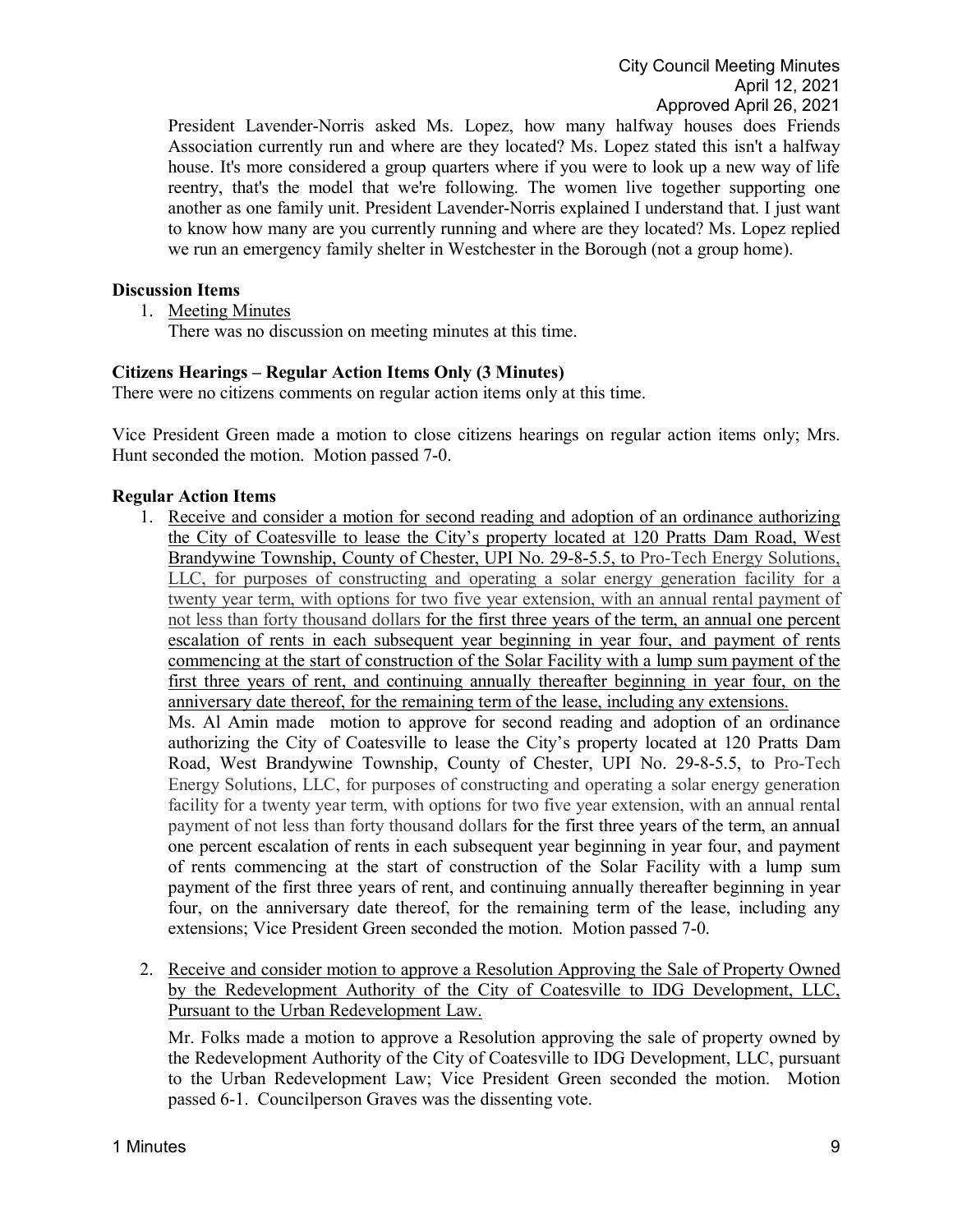Mr. Verwey explained under the Urban Redevelopment Law the Redevelopment Authority has proposed a sale to IDG Development and that sale involves the development of the property known as the Flats. Under the Urban Redevelopment Law, the City of Coatesville has to authorize that sale. And the City's role in that process is to review the agreement, to make sure that it is in the economic interests of the City. Now for the RDA to have that sale and redevelopment proposal, both in the form of whether they're able to generate tax revenue for the City, ultimately create jobs and be an economic driver within the City of Coatesville and also eliminate blight. In this case, the elimination of an empty and vacant plot, the City Council has had an opportunity to review the agreements that were prepared and drafted between the RDA and the IDG development with the input of their City solicitor. Now, before the Council can choose whether to approve those agreements in that sale. Mr. Folks thanked the RDA for sitting down, I was one of that is one of the things I'm the RDA or I'm down and out and making this right this right, because of the pressures we went through that now they, tighten up the screws on these guys and I'm very proud of that team to bring this to our table.

Mr. DiSciullo stated wish we could have had this to the City Council earlier, but, as you just said, we learned our lesson with what happened there on First Avenue. DePetris lot longer to negotiate and to memorialize. We wanted to include Mr. Verwey from the beginning so that he could make comments as the agreement went forward so that all parties were comfortable before we moved forward with this thing. I appreciate Council taking the time to review it and consider it. President Lavender-Norris replied thank you, I think I've read these agreements until my eyes crossed over. I'm grateful because it also showed that you did your due diligence and, you know, like was mentioned earlier, we've had some experiences and they brought up, I don't even want to call them a mistake because we learned from them. So thank you. Thank you. Thank you for your due diligence and we just look forward to the next big project.

Mr. DiSciullo explained this is the biggest piece of property that the RDA owns. We would certainly like to see this go the route of 190, absolutely, versus what happened on First Avenue. From First Avenue we learned some things and 190 is moving along very nicely. We would like to the flats follow the same path. We certainly like to see as, Mr. Folks says an economic generator, but also as a benefit to the community because these felons intend on programs for the children and it's something for them to do and get the kids off the street and give them a place to go and see some things that they may have never seen before. Like the bicycling and things like that. The RDA consists of five people, Jack Burkholder, Tyrone Harley, Ricky Campbell, Joe Kandler and myself. We have been working and kicking this thing around since last fall to try and get it right. We had three attorneys involved, also the solicitor for the RDA, the solicitor for the developer and the solicitor for the City. So, you know, everybody had to feel comfortable, but I really, I really look forward to this, this moving forward.

3. Receive and consider a motion to approve a Resolution Adopting a Policy for its Recording of Public Meetings.

Ms. Al Amin made a motion to approve a Resolution adopting a Policy for its recording of public meeting; Mr. Folks seconded the motion. Motion passed 6-1. Councilperson Graves was the dissenting vote.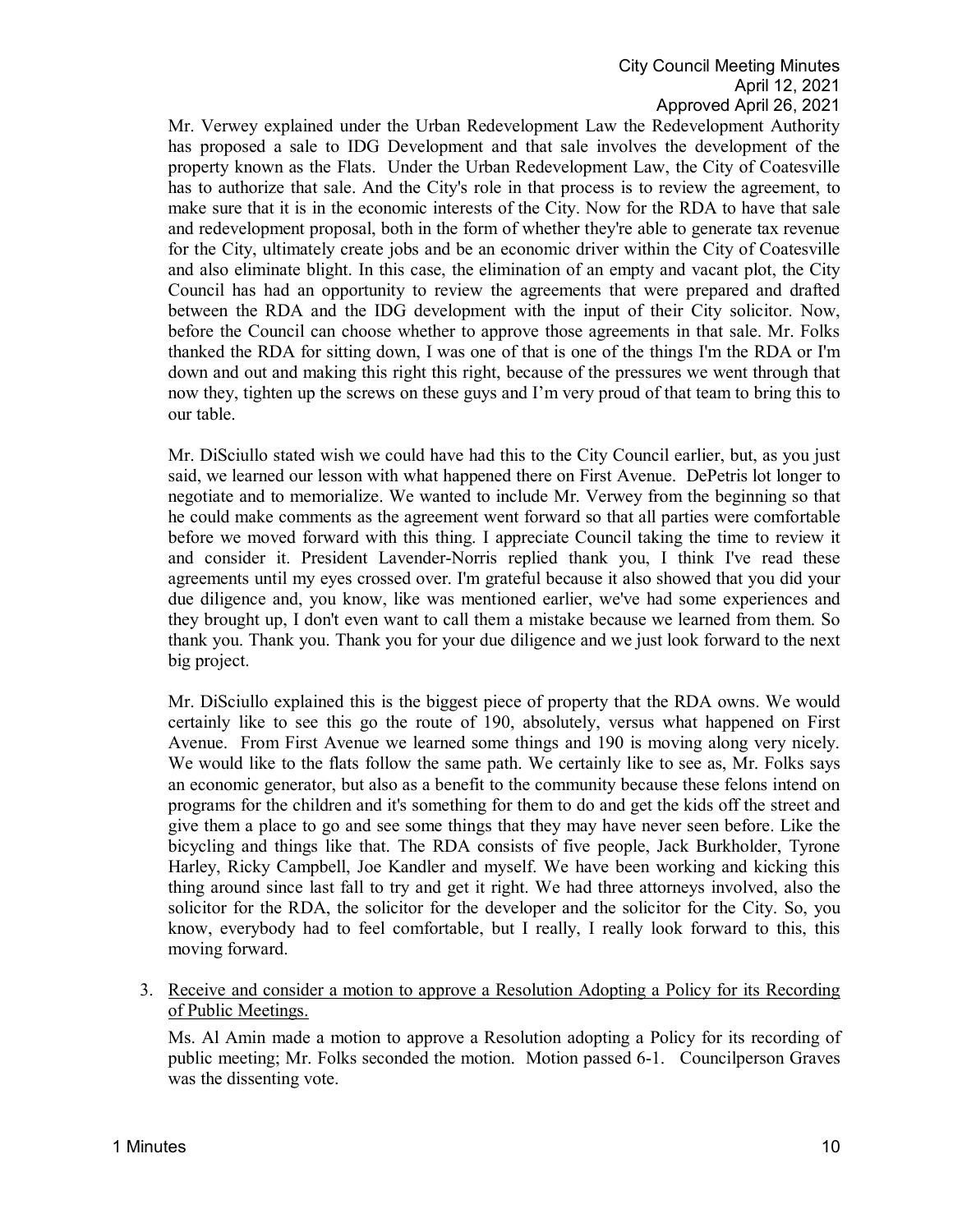Mr. Verwey Explained the resolution is designed to address an issue with the use zoom and YouTube, for council meetings. There's a large number of recordings made, and there really was nothing in place to handle the retention policy for these recordings. This resolution addresses that, it places the responsibility on the manager to handle the retention of these recordings. And what will happen is they're going to need to be made available once they're recorded on the City website, which they currently are. They will be maintained for a period. That's the end two weeks after the adoption of the minutes of a meeting. So for example, tonight's meeting is being recorded. The next council meeting, you'll approve tonight's minutes, two weeks from the next meeting that meeting in two weeks, the recording will be deleted and removed from the files that frees up a space on the servers that the City uses, it also decreases the challenges that may be facing, for example, right to know request where you might have to sift through a lot of recording. So, this is going to address all that, that record retention issues for the City. Councilperson commented as it is for these recorded meetings, individuals, they'll still be able to watch it for up to two weeks versus if we were in City hall in public, they'd be at the meeting and then that would be it. So folks will still have the ability to view the meetings until the meeting minutes from the particular meeting are approved. Mr. Verwey explained they will be able to view them for two weeks after the minutes are adopted. So, you'll have about a four-week period to watch the meeting. Councilperson Graves asked if someone else recorded the meeting that wasn't an entity of the City, would we be responsible for addressing like the recordings and Right to Knows or anything like that? RM. Verwey explained not if they're an individual out of the City or a contractor with the City or if a citizen comes in and films, a meeting that's their property. The City has no role or control in the retention of that recording. Councilperson Graves stated cause I do know that folks like to go back and like, look at the recording, it's a little bit more assessable for folks then the meeting minutes, especially with people with like literacy and things like that. If someone just happened to take over recording the meeting, so they would stay recorded, we wouldn't have like the legal issue of retaining if the individual came in and recorded the meeting.

4. Receive and consider a motion to approve the Vision Partnership Program grant Contract. Mr. Folks made a motion to approve the Vision Partnership grant contract; Vice President Green seconded the motion. Motion passed 7-0.

Mr. Logan explained the purpose of the vision partnership grants is to provide funding for the City of Coatesville planning projects and implement goals and objectives recommended, or recommendations and map the landscape. The City received funding to work with our City engineer in Coatesville and LTL Consultants to amend our zoning ordinance. This is something that municipalities and cities do in townships from time to time. In addition to our City engineer and LTL consultants, our solicitor will also be involved in this. And the intention is to update the City of Coatesville zoning ordinance in accordance with the current funding practices. We began this endeavor, well the application process started probably almost a year ago. There are a lot of things that we need to do to update in our zoning ordinances. This is the first step in that direction.

# *Mr. Simpson excused himself from the meeting at 9:01 pm.*

Ms. Al Amin made a motion to close action items; Mr. Folk seconded the motion. Motion passed 6-0.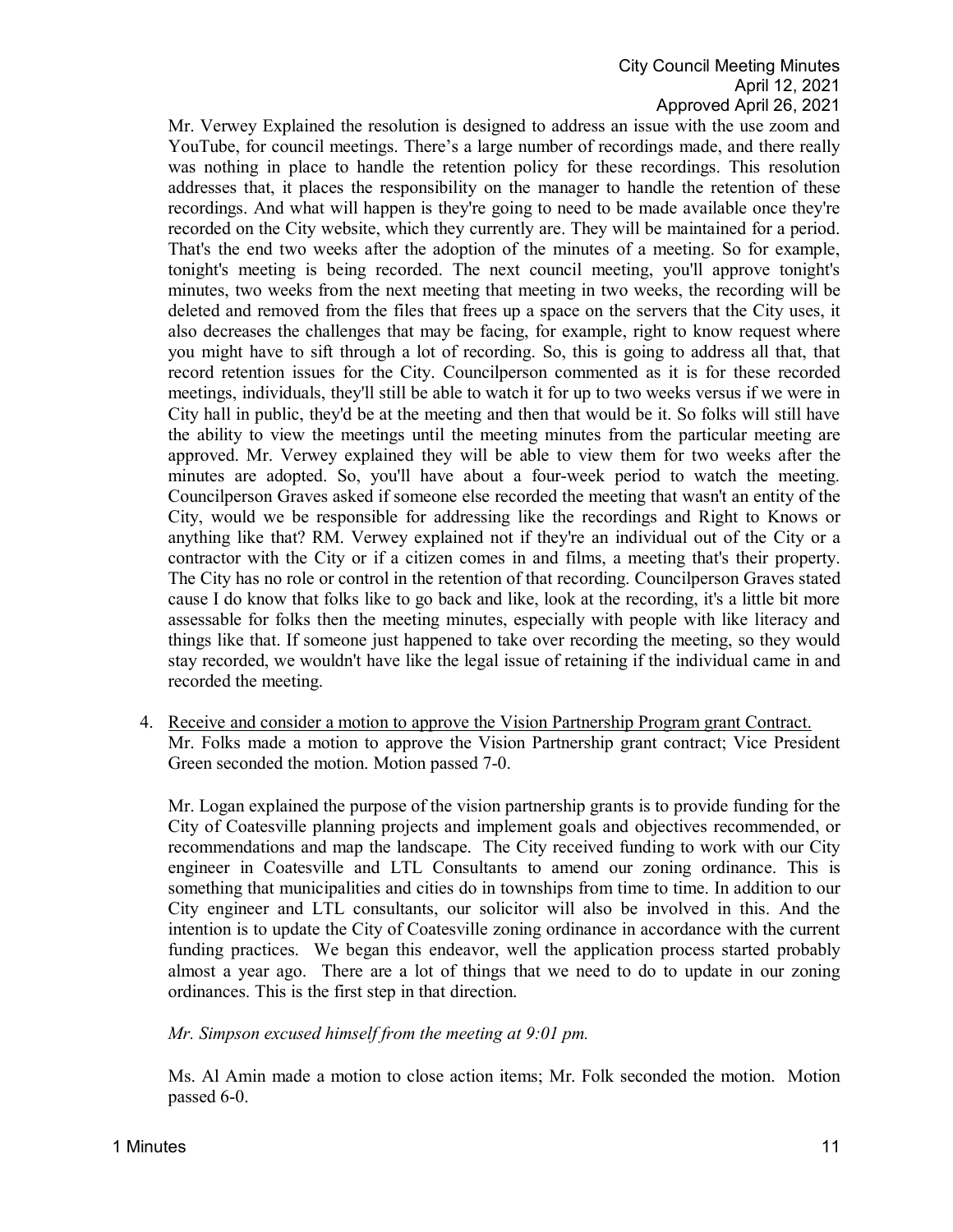# **Reports**

# 1. Solicitor

Mr. Verwey announced he worked on zoning and land development issues on behalf of the City; addressed personnel and pension issues; provided guidance on certain permitting issues and worked on leasing and real estate matters on behalf of the City. They have been addressed more fully in our executive session and are subject to attorney privilege.

# 2. City Manager

Mr. Logan announced there are a couple of items on the business and economic development of the City of Coatesville Train Station. The project is moving forward. We are awaiting updates from PennDOT, and Amtrak on the construction bid packet. There was a slight delay in the process due to some onsite planning, reviews and approvals. So, you know, the stops and starts have put back the project. Now we're looking at the bid package, the rollout, probably it will hopefully roll out in June. So, we've suffered some setbacks. We were looking or anticipating as staff and first quarter, it looks like it's not going to happen. So, the second quarter, and that's not instruction or anything like that. So, we anticipated June.

You heard a little bit earlier this evening, that process will begin on the Flats. Thank you, council for your vote of confidence to move forward with this. If completed without any barriers, we hope to see some construction movement on the flats, hopefully in late 20, 22.

Onto the community update, on April 10th, many of you know that we have a second job fair n the City of Coatesville, that was with Morgan Truck Company out of Morgantown. The event was held here at City Hall. I want to tip my hat to Brady and his team. Um, they came out, they set everything up. We had 28 interviews, out of the 28 interviews, 24 offers or made. Again, I just want to thank their team and include that came out also, thanks to the members of the City Council that attended. It was great seeing President Lavender-Norris, Vice President Green and a special, thanks to Mr. Folks for helping me throughout the day. He came in early, he set it up with me and we hung in there after three o'clock, I think the barbecue truck parked in front that's something nice to have him. State Representative Dan Williams came by to say, hello, and I just want to give a shout out to the man that was doing onsite, kind of broadcast, and that's Fonz Newsuan. He came out, he gave us his time, which he often does helping us get this information out about getting jobs to individuals here in Coatesville. I just want to mention that Morgan provided this opportunity for individuals to not only get training, but also when you start there, the advancement sequence, it's just tremendously fast. Within six months, you can be bumped up to the next level. Their starting salary with some of you may have heard is 14.95 an hour. That's right at the livable wage. You're a single person and it's very competitive in the market that we live in today. So, they came right out the bat, with wonderful benefits and perks, to get people into the Morgan Company organization. They are still accepting applications go to our website. I think we still have the information up there. You can just look at the jobs, the types of jobs that are available or manufacturing, welders, machine operators, material handlers, and service technicians. Again, if you're listening, if you know someone that can use a great job, go to our website and get more information on that.

We have a couple of things coming up for the City of Coatesville. We are pleased to announce that we are reuniting with Kutztown University, to launch this year as ones in your program plan for the summer. We have also partnered with SCORE to provide mentor and practical tools for individuals and participants in this program. This program will run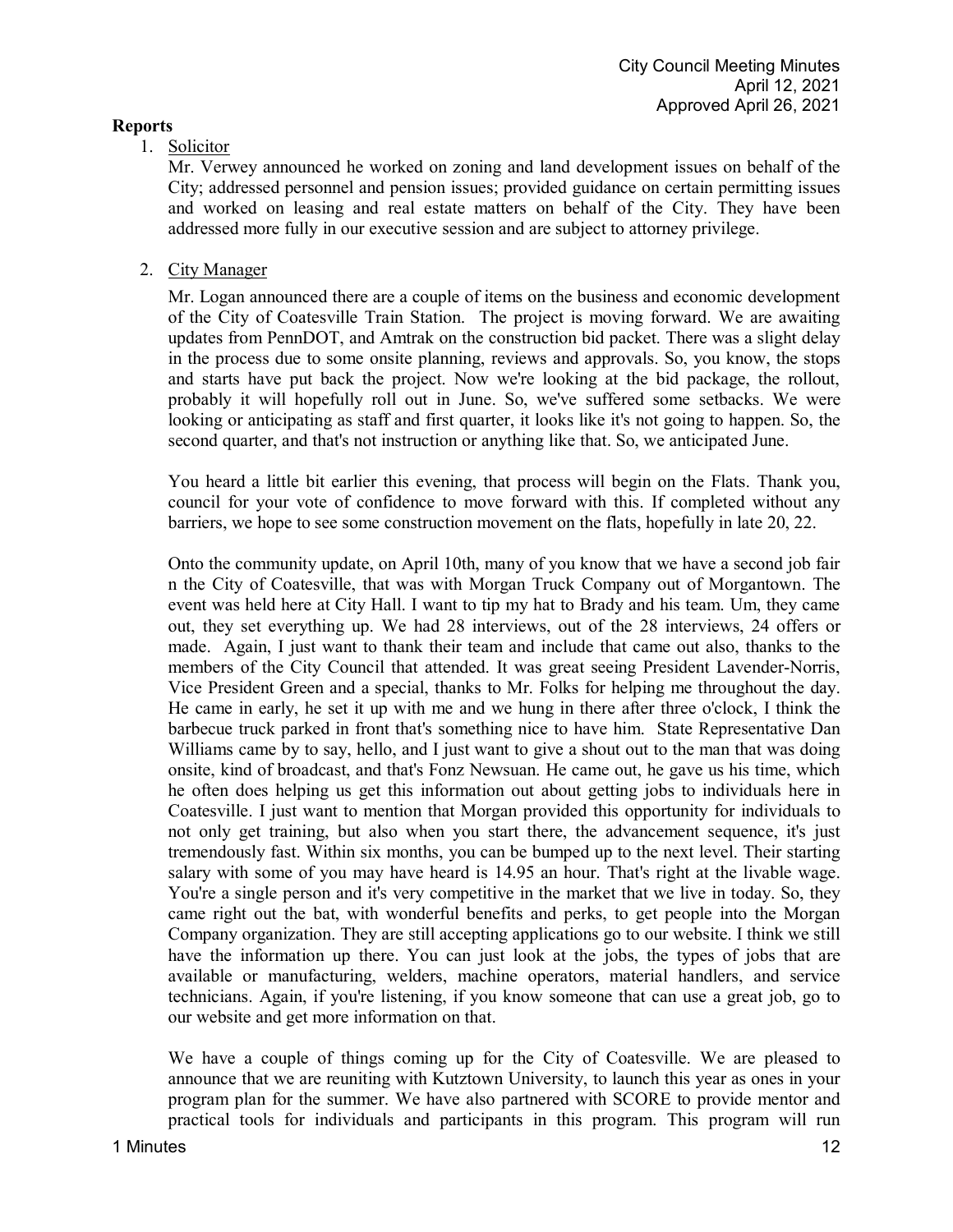between six and nine weeks followed by a series of community pop-ups like we did last year. If you came out last year, you know, that the pop-up was incredible, was received very well from my community. We are very excited that we will be able to offer that again this year. As an added feature, what we like to do is partner with our other local small businesses that may want to join other pop-ups. Last year, I didn't really get a chance to incorporate some the existing entrepreneurs in the City. Many of them are in Midway Arts, but also we have a number of them that are just maybe working out of their kitchens or their churches or their garage. So, we would certainly invite them to be part of our pop-ups, I know it's a little bit tricky to talk about outdoor gatherings because we still have a concern about COVID, our numbers are rising, and that's because we're not out of the woods yet. It may be some time before COVID is fully behind us, but in the meantime, the City will continue to encourage residents, to social distance themselves, take precautions by wearing masks and washing hands and using sanitizers. When we're looking at what the Governor is asking us to do in terms of our outdoor numbers, the City of Coatesville is adhering to those policies and practices. And that's why the outdoor gatherings, when we have them, we're going to ensure that we are following the proper guidelines. As I said, it's a little tricky, but I think if we follow the guidelines, stay tuned to the course of these outdoor events, later this year. We hope to post a number of outdoor events, including food festivals, pop-ups, music festivals, and more, and we recognize you guys all want to get out especially our young people. Soon we will be able to get out there and be back to normal to Coatesville. I, along with council will continue to push for change and steps to improve the quality of life in the City, but we have to do this together. I think we can. The last thing I just want to share with everyone, this office, the City hall is always open to hear your thoughts, ideas, and issues.

Often times we hear just kind of the negative, but, I just want to tell everyone that's listening. This is the wonderful City. There's a lot of positive things going on and not just on the economic development side, you know, there are new programs coming in or youth initiatives that are being launched. And I just thought that people be gravitated into certain things, whatever your passion is, we're there for you, we're there to support you. My role is to help and bring the best and the brightest ideas to our City Council members. I can only do that for support.

I do want to just plant a seed for council, beginning in, June, uh, the Food Bank is going to be extending their services. It will come to you at the next City council meeting, but I just wanted to share with you because of their success here in the City of Coatesville, by popular demand, they've been asked to come in for another day and even a weekend. So, they're going to be extending their hours, not only at the library, which right now is from on Wednesdays from 10 to 12, but, they will be moving to our gravel lot, which we've already discussed that from 2:30 to 4:30, but they're looking to maybe add a day, which will be a weekend for the first time. And, we will get more details for that on the April 26th meeting.

3. Assistant City Manager

Mr. Houston explained the email from Health Department on Friday. The County has received its first shipment of Johnson and Johnson, the vaccine along with first and second doses of Moderna. And Pfizer specifically, they received Johnson and Johnson, 21,000 doses, 500 1st and second doses of Moderna and 2,340 doses of Pfizers. More doses according to the County means more vaccine clinics and expanded clinic hours. And more doses also mean more opportunities to schedule an appointment. So because of this, the County Health Department has opened vaccine eligibility to all phases, everyone age 16 and over who lives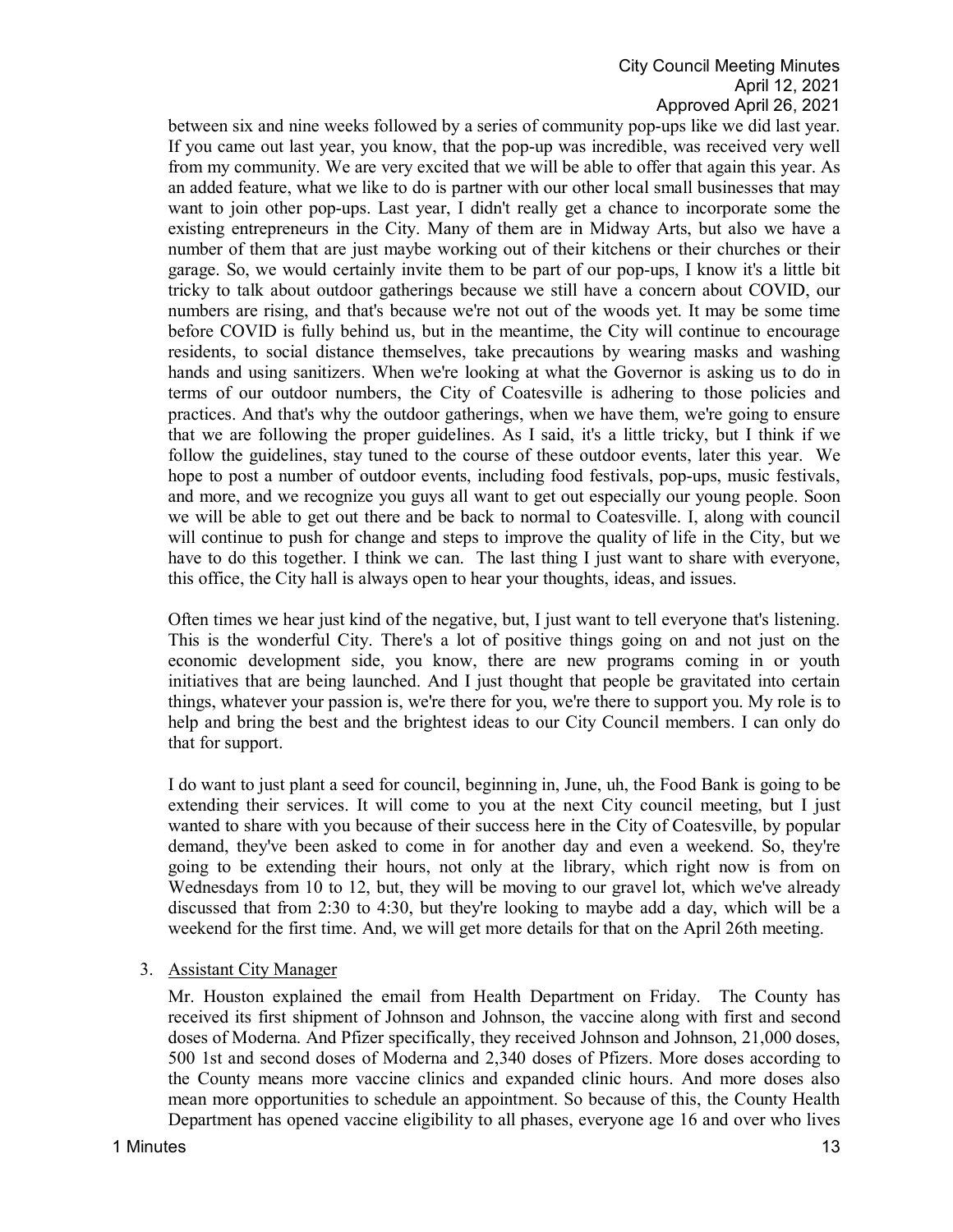or works in Chester County. So now where we're wide open for kids over 16. There isn't a County notice that's out in their website. If you want to see more of the information that they got for it, as far as Covid numbers, we were up 47 new cases since our last meeting. That was about three weeks of time. But we had no new deaths. So we are holding it 15, where we were back in March. The County as a whole is reporting 32,700 cases up 2,900 with an increase 13 deaths. So that's the quick COVID report from the County.

This Saturday from 1:00 to 3:00 pm at Ash Park will be a run over by the Natural Lands Trust as they are unveiling the proposal for the park renovations and for feedback from the community. So if you do have an opportunity to get out there from one to three, there will be a QR code. You'll be able to click on your phone and do feedback that way, where you can go in, and their website and do feedback as well. A concern that we've addressed is beginning the 25th, which is the week after next. We had contracted with Veterans Construction to repair sidewalks around the park, specifically Third, Fourth, and Kersey streets. So that work will begin in two weeks.

The Codes Department. I think you'll notice that with our kind of beefed up staff was Stacia, Mary, Andrew and Steve. We are getting out more. We are trying to meet the people. We're trying to have conversations with where our codes, our lead contractor interface is. Obviously, they see Stacia and she meets the Contractors when they come in for plans and paying their contractor fees. Mary and Andrew are Quality of Life, and they are out looking down the streets, looking for Codes Violations, and tagging them if they need to. One quick FAQ that kind of came up and to Mary, the event of an abandoned vehicle, the property owner is the first point of contact. We don't necessarily know who owns the car and to who's renting from that house. So, the property owner is the one that we put the first tag on, and then they may be able to come back to the City and say, it's not my car, you know, and we'll go from there. Public Works is on spring cleanup, as the weather is warming up quickly. Well, it wasn't today. That's okay. We have already had a one-yard waste pickup and planning for another in May. Eagle disposal has reminded us that they will pick up on bulk item per residence. And you may also put an extra bag out so long as you keep it up against your tote. Don't put it in grass, don't put it in the sidewalk or the alley, put it with your tote. Eagle will not pick up random bags of trash.

On parking, we had some questions from some of our residents, according to the code, metered parking begins at 8:00 AM and runs until 6:00 PM. If you park after 6:00 PM, you can basically stay in your spot until eight in the morning. You just need to be out by the time. Our Parking Enforcement Officer gets out there and will ticket you. There are also parking permits available at \$25 a month. If you're so inclined, you just go ahead and pay for a permanent parking spot. On the 17th, holding Hands and Hearts is having a Coatesville community cleanup. The rain date will be on Sunday. It will run from 1-3 pm meeting at Coatesville Community Gardens at  $3<sup>rd</sup>$  and Lincoln Highway. They will scatter along Lincoln highway to clean up litter. They have about 25 people scheduled to come out.

Mr. Logan asked to share two more items. I'm sorry that I forgot to share with everyone. The first one is URBN Outfitters. They are hosting another hiring event, Wednesday, April  $21<sup>st</sup>$ from 1:00 to 6:00 PM. As kind of bonus for this particular program, they have a new starting wage, which is up to \$16.12 an hour for various shifts and warehouse associates. You can apply online. We will have this posted tomorrow morning. I just got this today, so we'll have it posted on our website. Once again, that's the URBN Outfitters, Wednesday, April 21st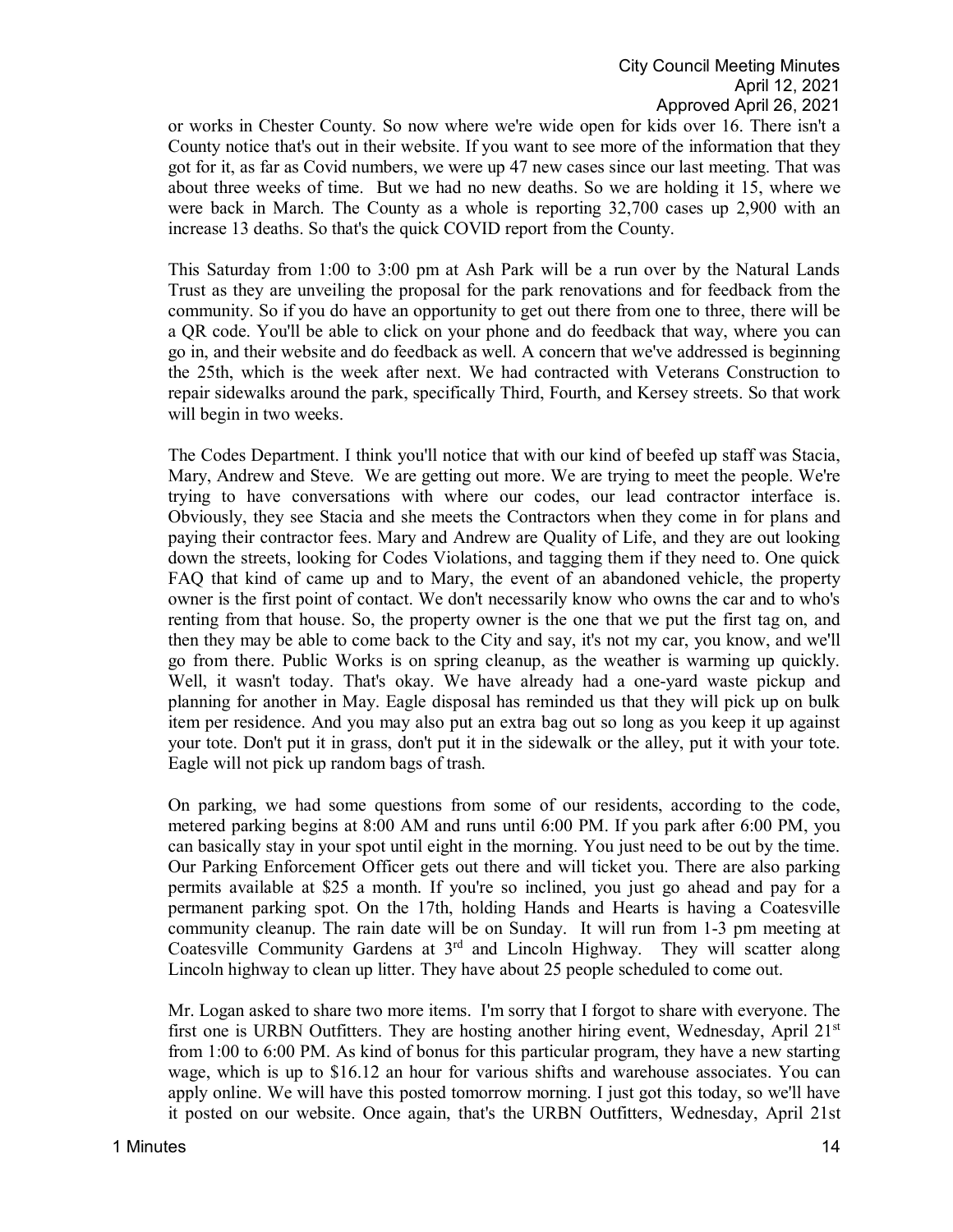from 1:00 to 6:00 pm. The other item is something that chief and I received about a week or so ago. This is something that some of you may have seen them in town. Some of you may not have seen them in town. It's a group of motorcyclists they're called the "Tour of Honor." This is an organization that they tour various monuments throughout the country and they tour our nations, recognizing our heroes and contribute to a few of the charities. Well, this year, in the State of Pennsylvania, our very own steel mill location that has the Tridents, is designated as one of those Memorial sites. And so throughout the summer, we will have visitors coming in from all over stopping to see those tridents. It's a wonderful program to go online, to Tour of Honor, to work with some of the things that they do. We weren't notified that the tour started this month and last year there was over 1000 riders registered for this year's tour. So just want to let you all know that. So, if you see some motorcycles coming to town, stopping over at the gateway area, they are part of the Tour of Honor program. Thank you.

### 4. Chief of Police

Chief Laufer reviewed a couple highlights for the monthly statistics for March. The 911 calls for service for the month of March we're 1,773. And that was up from 1,197 and February being a shorter month and still up from January where we had 1429 calls for service through just County 911 and then total calls for service, which includes everything that is received here at the Police Department front desk, we were at 2,551, calls for service for the month of March, up from 1955 in February and 2306 in January. Also, for the month of March, we had three Narcan saves by our Officers. We had three car seats, provided with the installation and education on how to properly, install the car seats and utilize them. We participated in three birthday parades here in the City and support our residents. We mentioned previously, but it was, was in the month of March that we received our congressional commendation, from Chrissy Houlihan's office, on March 5<sup>th</sup>, just recognizing our commitment to the community as a Police Department, also in March, we had the second phase of our ID escalation and implicit bias training over the Chester County Training Center. And then our second wave of that is coming up on April 20<sup>th</sup> after which the entire Police Department will have been through that training, except for two Officers that we'll have to catch up because they've been unavailable. That was a training afforded through Dr. Warren, a retired captain with the Delaware state Police who puts on an excellent presentation. Also, we had our second Q and A provided to our Officers at the opposite shift change by our assumed to be a Department chaplain, Jamal from our Merchant Street Mosque. He not only provided our second Q and A at shift change, but, he has committed to becoming one of our Department Chaplains. So along with Rob Marshall from New Life in Christ, we'll have two additional chaplains that are going to go through the training in June at the Chester County training center for new chaplain. So, we are excited about that to have two additional chaplains working with our Department and our Community,

The DEA prescription drug take-back is scheduled for April 24th, from 10:00 AM to 2:00 PM. And our Police Department will be a designated collection site for DEA Drug Take back. We have our DEA drug take back boxes here. One down in our lobby here in the Police Department, and also one upstairs in the lobby for main lobby for City Hall. This is a specific weekend designated with DEA, for a prescription take back on April 24th from 10:00 AM to 2:00 PM. Also, we attended an additional race and justice task force, with the district attorney's office and the FOP and the month of March continuing and support that and the district attorneys, wish to keep us all involved in that task force. And then also, as we observed earlier tonight in March, we had the retirement of Lieutenant Audette, and of course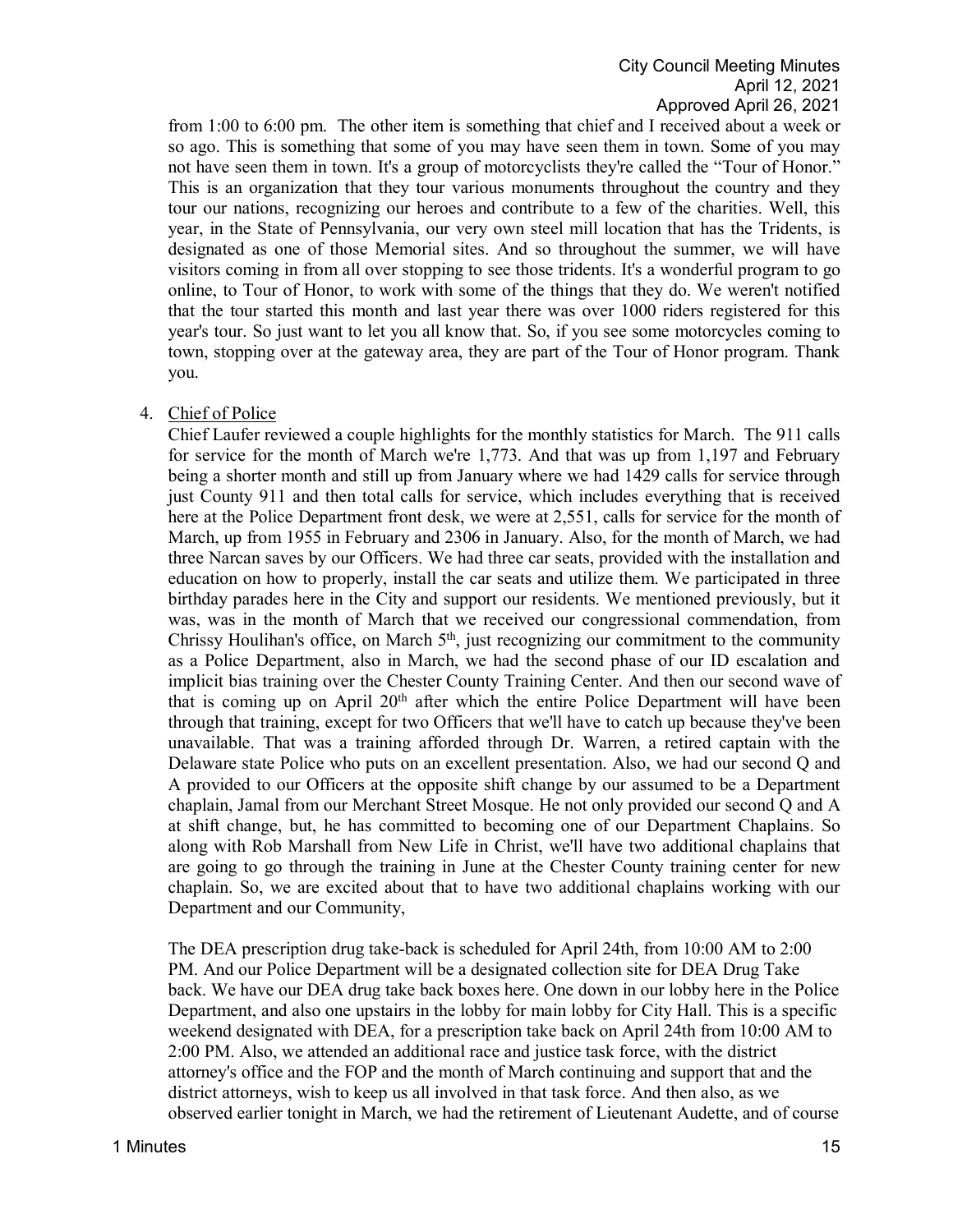the promotion of our new Officers generated by Lieutenant Audette's retirement. And we, once again, congratulating Lieutenant on 20 years of service, our new newly promoted Officers. So once again, thank council for their support, and recognizing with Lieutenant Audette's retirement, and also for their support and promoting our Officers and, and keeping our Department properly staffed.

## **Citizens Hearings Non-Agenda Items Only (3 Minutes)**

President Lavender-Norris read comments submitted by Fran Scamuffa. She said, I have a few questions. I have a question or two regarding the Friends Association for tonight. Do they support the local Police Department? And are we not sufficiently inundated with non-profit and homeless shelters in the City? And why was our already struggling City selected? President Lavender-Norris stated unfortunately, Ms. Lopez, I think has left the meeting. We will pose the question to Ms. Lopez and respond or reply to Ms. Scamuffa.

#### Paul Evans

Mr. Evans spoke of the Quality of Life, Codes person encouraging everybody to participate and to help out. I assumed that that would be to notify the City. If we saw any codes, violations, or things that were impairing the quality of life. He discussed the requirement for groups homes as per the Code. He asked about transparency and accountability and sending emails about a home with 14 people living there.

### Jontel Toland

Mr. Toland stated there are some pretty promising things happening and he is staunch supporter of helping the youth who are plagued with many pressing issues. He attended the end cash bail rally.

#### Shykera

Ms. Shykera voiced her concerns about an incident that happened in her neighborhood the previous week. She and sons felt harassed and discriminated against by Mr. Ed Simpson. Her sons have not been home since the incident. President Lavender-Norris stated this is a matter between neighbors, civil matter but offered to sit in during the conversation as the parties try to come to a resolution. Ms. Shykera agreed to meet and try to come to a resolution.

Mr. Folks made a motion to close citizens hearings on non-agenda items; Ms. Al Amin seconded the motion. Motion passed 6-0.

# **Special Events**

There were no special events at this time/

# **Council Comments**

1 Minutes **16** Mr. Folks stated it was a very good meeting. I look at the screen and see how many participants was on here tonight? And we got up to almost 60, plus I'm just going on here. I don't know what was on YouTube or whatever, but thanks for coming in tonight. There's a lot of questions. There's still a lot of questions and about our council and about our City. I'm for the City, I work with everybody in this City. My heart is in the City. I've been talking about activities for children and having the community center, which we don't have in the last 20, 25 years. And it's a shame I can see why they want to put a, a group home here because, um, there's nothing here right now. This City is moving straight ahead. We have hiccups in our council, from the residents, to the ones who talked about it tonight. I assume over the Police Department, I have friends that are in the Police Department. I have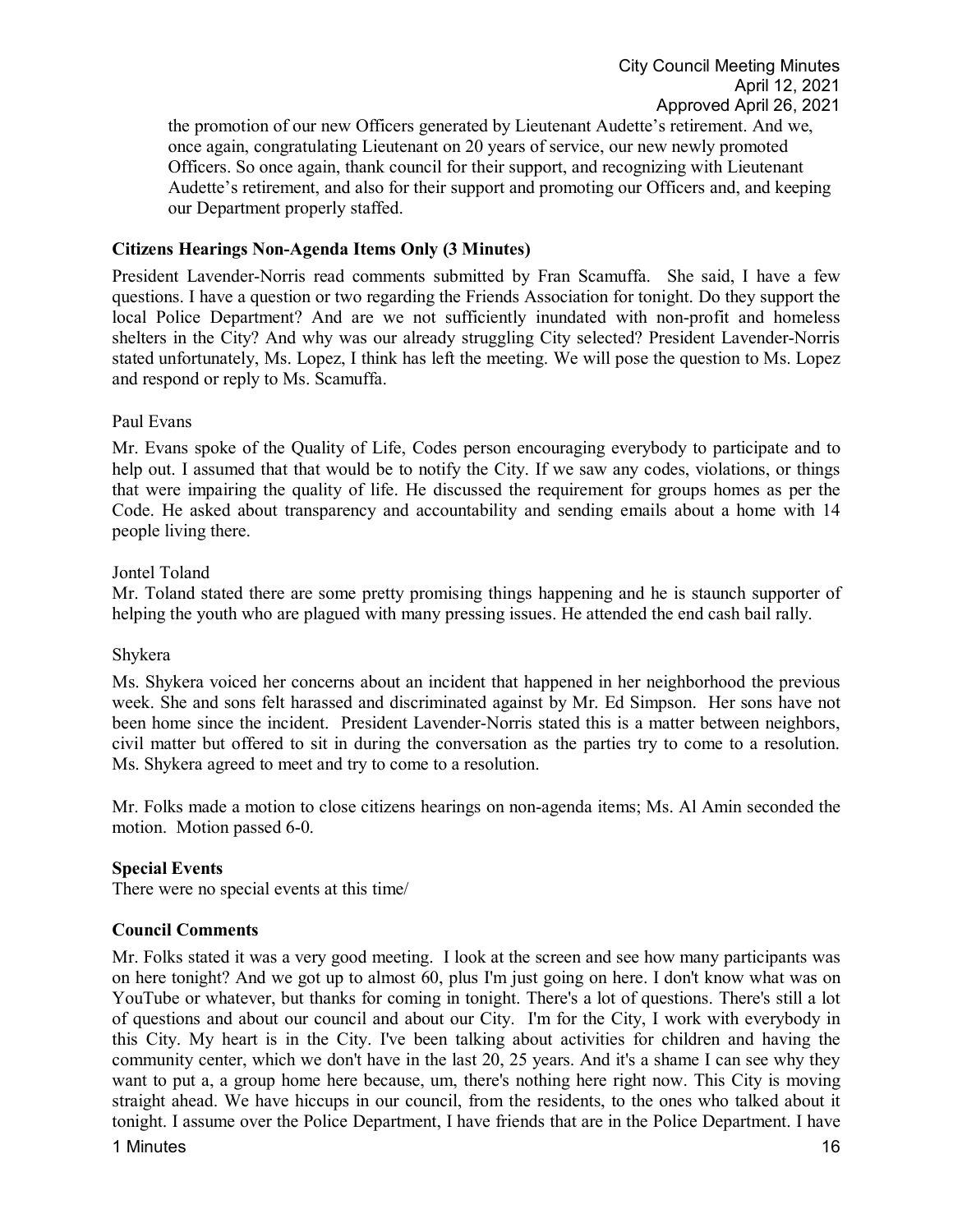cousins that are Police. They are people just like me. They got a job to do. It's a job. I got a job to do. It's to work for the citizens of this City, especially the second ward. I pledge to you right now. I would do everything in my power and my physical power to move this City forward and not look behind, what happened yesterday and the day before is gone. If it happens again, it's trouble, we don't want trouble. We want to move this City. If the City moves the resident's move, if this City stays stagnant, the way it is now, we're not going to move. So if people down this City, look at me, I've taken on my back to promote this City and do what I can do for the City. I'm not a politician. I'm a resident and to the residents out there. You are somebody. So have a good night and please be careful where your masks and get your COVID shot. Thank you. And have a good night.

Councilperson Graves wished everyone a good evening. Everybody who's watching, who came tonight and we were so well attended with so much support for our endeavors and different endeavors coming in to the City. Thank you so much for that. I know that we, as a country are in deep mourning, um, for Dante Wright and the Derek Chauvin trial has been tough on all of us. I oblige everybody to participate in self-care and make sure you're keeping yourself well. And don't unravel, of sounds of opposal because transformative justice is coming, making a way for people who have always been left behind, I got a chance to attend a rally, speaking against injustice. There was folks there with mutual aid programs, giving COVID supplies that they have collected to local people in the community, which I thought was really awesome. And I can't wait to see more mutual aid programs. It builds tough and it feels like tension and it feels risky. But as the Reverend Dr. Martin Luther King Jr said that "Peace is not the absence of tension, Peace is the absence of injustice." And one of those is definitely much easier than the other. And so I advise everybody to self-care because the work of transforming your community into a community where everyone is well healed and whole, is extremely, extremely important work and it's tiring work. And so just wanting everybody to, to be well, and to speak truth to power in the strongest terms possible because all the people who have made way for you to be as comfortable as we are, have spoken truth, like, you know, the founders of our countries speaking against monarchy, like people abolitionists speaking against slavery, like the civil rights movement speaking against Jim Crow speak just as loudly and powerfully, and determined against everything you stand for and continue for self-care. So thank you. And good night.

Ms. Al Amin thanked everybody for coming. It was really wonderful tonight to see so many people between here and a lot of people attend it. I hope that individuals keep attending. I hope people will share with us their visions for Coatesville, what they want, what they don't want. We have a lot of great things happening in Coatesville. We have new investors come in new businesses coming. There's a lot of growth happening. It doesn't happen overnight. It does take time. And I just look forward to continuing to work with council to make this happen because we all play a part in it. We all have to work together. We are not perfect. So, as Mr. folks said, there are some times hiccups, sometimes we have to do better, but, we are here for the residents and we are here to help this City grow, to make it a better place where folks want to come to live and with time there'll be jobs for people to apply for. Hopefully that will attract people to come here too. But we, as a council, we just have to continue to work together to move the City forward. So again, thank you everybody for coming. And I hope everybody has a great night. And for all of those that celebrate Ramadan started tonight. Ramadan Mubarak.

Mrs. Hunt thanked everyone for being with us this evening via zoom, via YouTube. It's just great, I did scroll through, and I saw a lot of people on here tonight, and it's exciting. It's encouraging to see you. I want to thank our staff at City hall. We have a staff led by our manager who just does a remarkable job thinking out of the box, thinking out of the norm, bringing industry and opportunities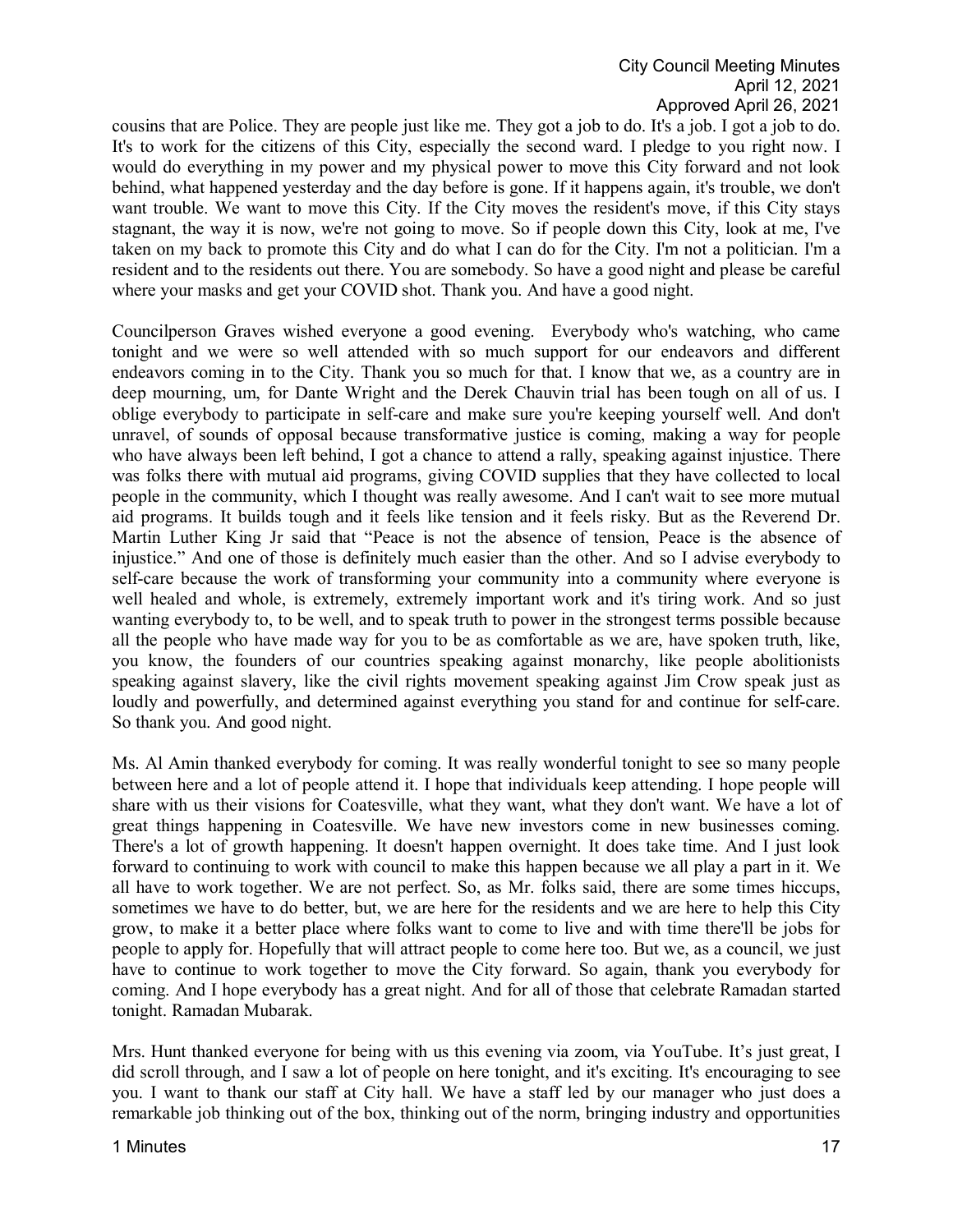into our City, Mr. Logan, I thank you so much for the hard work, the tireless energy that you put into the job, the hours that you spend at City hall and filtering because even once you're off duty. So thank you so much. To our Chief, again, we thank you for leading our Police force and the men and women that you have around you, working with and for you, it shows in the community, I want to congratulate Lieutenant Audette and as well as the promotion of the other Officers to their different positions. I just wanted to remind us, as a body that we all live in this community together and we have to acknowledge our differences as well as our similarities, not only acknowledge them, but we have to respect each other for where we are, but even as we respect each other, in the same token, it may not involve us directly as individuals, but it incorporates us directly as a body. Therefore, we should always be mindful of how we talk, how we present and how we carry ourselves and council people. We took it Oath to respect, to defend and to protect the constitution, our citizens and our City. We have a right to free speech. We have a right to demonstrate just as we wish, but I also believe that in the position that we are in, we have to be mindful of what we portray to our citizens, to our community, because they put us here to represent them, to look out for their welfare, to look out for their wellbeing. And I just think that we need to do it as a wholeness, as more rounded individuals and just to be able to be reachable, to be approachable and being able to sit down and reason and talk with each other, to each other and have a better solution than some of what we saw over this past weekend. I just encourage all of us as Council persons to join each other, to listen, just because I may not view things the way you view them, or you may not view things the way I view them, doesn't mean that we can't sit down and have a conversation. And I listened to you and you listened to me and see if we can come together for what is the betterment of our City of our residents. And to make sure that we are involved with the upcoming rising of the City of Coatesville, because I do believe wholeheartedly that we are on an an upcline now, it has always been a decline, but I believe that we are in the mode of upcline and we have our Commissioners with us. We have those that are in positions looking at Coatesville. So we have to position ourselves respectful. We have to present ourselves as confident in the programs that are coming to us and just take them and just grab a hold and lead them. I want to give our respect again to our President of our council, as well as our Vice President. You're involved deeply in everything that's going on and you filter it back to us. So I thank you for the job that you're doing, and I just continue to pray for all of us. Your religions may be different, but I just pray that God keeps us, surrounds us and allow us to continue to do what we're doing for the City. Everyone, please have a good evening, continue to be safe, continue to wear your mask and continue to remember that COVID is very present and we need to make sure that we are being safe and that we're doing things that we can do. I am fully vaccinated, our family. I'm excited about that. Thank you all so much and please have a good evening. God bless you. Thank you for all your prayers.

Vice President Green thanked Mr. Logan for his comments. We have a lot going on and I'll tell you during the course of this year, we've heard so much stuff, ow, thrown out of what the quality is, homelessness, this and that, and this and that. And I'll tell you, I'm so grateful that we hired the manager that we hired and, you know, Mr. Logan utilizing his skills and his position to bring jobs in teams. You know, we are on the uprise. We are attracting developers that we're not even waiting for. That he's attracting existing companies want to come into our area and hire our residents. And I'm just so grateful because that's nothing to sneeze at. That's a lot of work. That's a lot of communication because see, when you're trying to affect change, you have to be effective. And this is the issues that I have that, and you know, anyone can, we can hold protests, but in order to be effective, we're to effect the change, you gotta be effective. You know, F the Police, our residents were appalled. The Police Department is here to protect and service. And I know, listen, there's so much going on nationally. That is horrible. And I stand and I, I pray, and I stand with those folks and I know that there's change has to come, change will come. But right now, I'm so grateful for the community that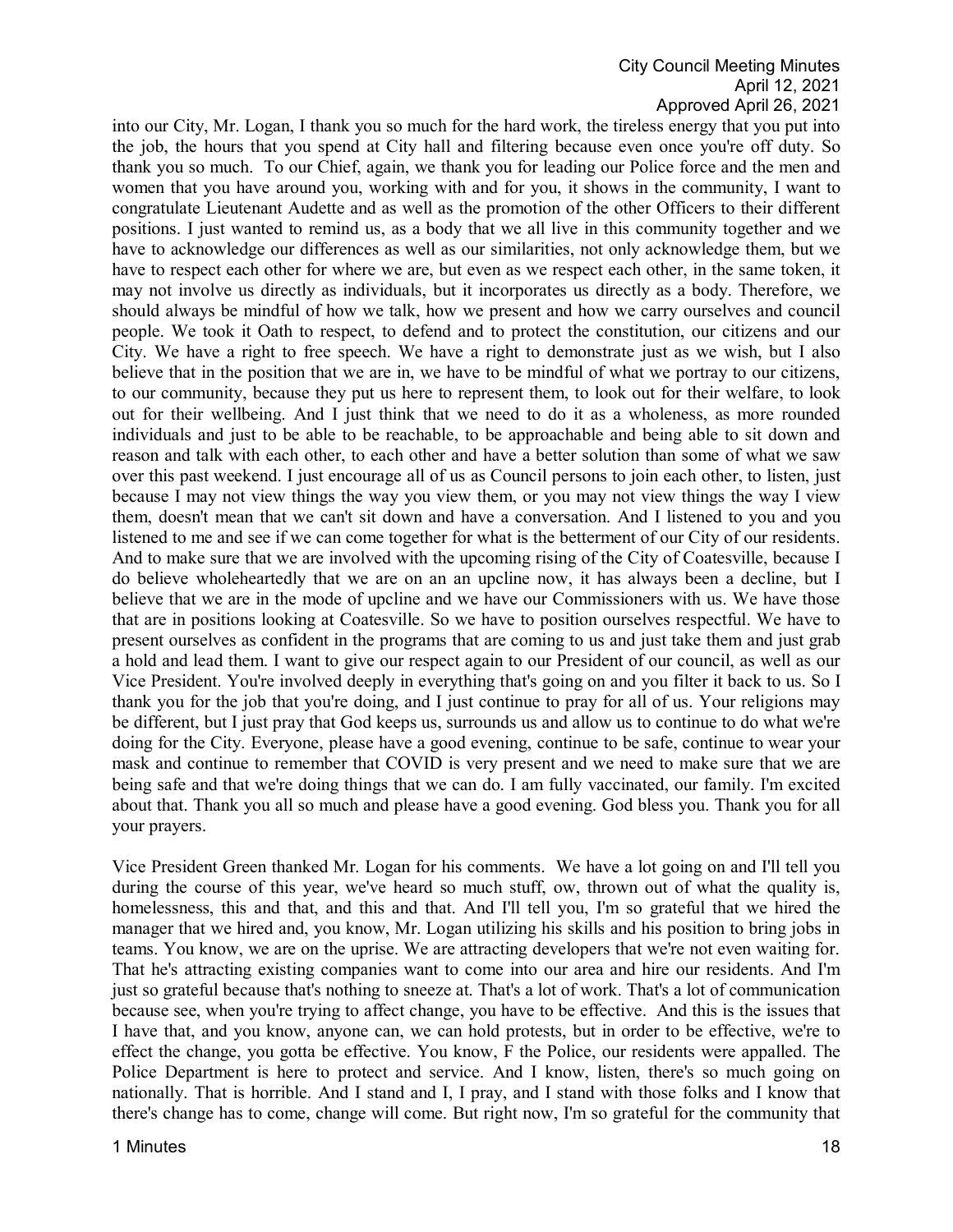we have. I'm so grateful for the Chief of Police that we have, that he is open and willing to talk, but you can't affect change if you're not willing to communicate and sit down and talk with him, I'm not understanding what the issue is. How do you say F the Police, but you are not willing to come to the table, what is it all for? What's the end game? What's the purpose? You stand in our home saying F the Police, so they don't take, we can't take that as you talking to Police in Minnesota, you talking to Police here. But we won't sit down to be effective in our change. People want to know that we're here representing them. That's why they put us in office. They didn't put us in office to do our own personal agenda. They put us here to represent them. They put us here to make life and the quality of life, better for them and ourselves. And I'm speaking to those people that were so upset earlier today. So upset yesterday. So upset Saturday. As for me, I support our Police Department. As for me, I support our City manager and I know that our City manager is not trying to violate anyone's constitutional rights to protest. And I'm sorry, but I just needed to make these comments because the silence, when you, when you're silent, it seems like you, you go along with it. I don't go along with it. I'm sorry. And I just think that the people need to know I'm here. I represent the Fourth Ward in Coatesville. I represent those people. Even when, if someone comes to me about something that I'm not quite on board with, if the majority of the residents in this area, if this is what they want, then guess what? The majority rules I represent them. People want to know that they have sound people in the government doing the things that are needed to move this City. We've been in the hole. We've been down for how many years we've been trying for the last 25 years. And we're finally on the upswing. I will not allow anything within my power to come and destroy what we're trying so hard to build. We're trying to change the image of the City, Mr. Logan and the team have worked hard in trying to re image the City. We have developers coming in. We've heard from teams of people today about the restaurants that they're putting in our City. They're coming in, investing their money. That's their money, not money that we're giving them. That's their money. And I just need the people to know that we support what's going on here. We support moving Coatesville rising. It has nothing to do with not wanting to provide shelter, not wanting to provide services, because see, that's going to be the takeaway guys that people are going to hear, or they ask so many questions or they don't want to provide for the halfway house or the shelter house. This is about our residents and whatever it's going to take to help build up our community. But we can't build up our community, looking at our protector, saying F you, to their face. We don't need you. What are we going to do self-Police, what are we going to do? Is there a plan we don't know, because nobody comes to the table. What is the end game? What is the purpose? There has to be a purpose. And I'm sorry. I'm done. Thank you very much. You know, I've, I've lived here all my life and I'll tell you, I've served two terms of council. I'm not doing this volunteering my time for nothing. You know, maybe I'm not aspirational that I want to go and become a Senator or State Representative. I just want to build up my community.

President Lavender-Norris said that the Bible says be slow to speak. I understand that who know that there's a way that seems right, but the end leads to destruction. And if you would just indulge me for a minute, If I get in my vehicle, go say, I'm going to work. I don't have a driver's license and I don't have insurance, but I'm going to work. I get to work and I'm instructed by my employer to transport a package, a valuable package. I don't tell my employer. I don't have a license. I don't tell them I don't have insurance. I just say, okay. And take the package. And I'm off on my merry way. Lo and behold, I get stopped by a Police Officer, and I can't produce the credentials necessary. Do I get a citation? Do I get drug out of my car and incarcerated? Well, first of all, I would dare to say it would be a citation because I don't know anybody to this very day that was arrested and incarcerated for driving without insurance or a license. I know that driving without insurance could cause you to exit your vehicle and leave it there until the tow truck comes to get it. I'm aware of that situation. However, the Police Officer's doing his job, I'm doing my job. Remember I said, there's a way that seems right, because I got in my car wrong, knew I was wrong, but did it anyway, the Police Officer